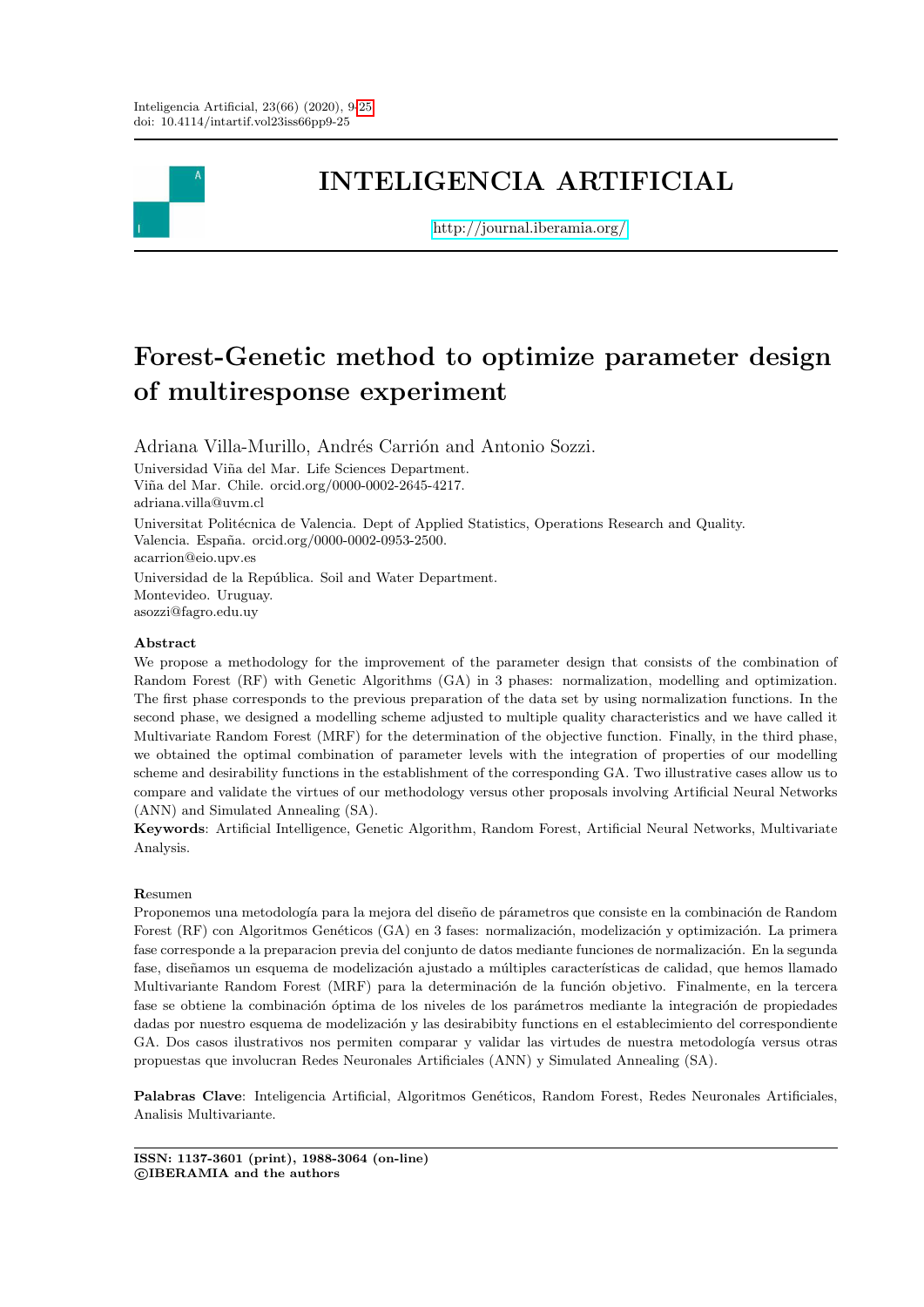# 1 Introduction

The robust design technique's proposed by Taguchi have to goal controllable input variables (control factor) of a system, so that its outputs (response variables) stay as close as possible to their corresponding target values and whit minimum variability, even in the presence of noise factor, which cannot be controlled [\[5\]](#page-15-0). Then, to accomplish those goal robust design use two methods: Tolerance design and parameter design. The first design seeks determine how much variability of the input parameter to the system will be allowed. Parameter design is a procedure which tries to reduce variability at a low cost [\[1\]](#page-14-0). All this is known as Quality Engineering with strengths but also limitations [\[21\]](#page-15-1)

The demands of the current market involve more complex processes where multiple quality characteristics are usually considered. In these cases, the Taguchi methodology is limited [\[32\]](#page-16-1). In the literature some proposals for the improvement of the design of parameters for multi-response cases can be found, among the most recent ones, the following are found: Castillo *et al*  $[9]$  who proposed a modification to the function of desirability of Harrington E. [\[11\]](#page-15-3) for optimize multiple answers but it is limited to non-differentiable cases. Su and Tong [\[26\]](#page-16-2) proposed a method based on Principal Component Analysis (PCA), where the set of original responses is transformed into uncorrelated sets and subsequently optimized, Antony, J. [\[2\]](#page-14-1) adapts the loss function of Taguchi to the case of multiple responses by assigning weights to each quality feature, Kim and Lin [\[18\]](#page-15-4) present a modification of the desirability function (exponential) in the modelling of multiple responses and later Hsu *et al*  $[4]$  used those exponential functions in combination with ANNs for simultaneous optimization of the broadband tap coupler optical. Sarajit and Susanta [\[23\]](#page-16-3) proposed to adjust multiple regression models to each quality characteristic separately to obtain the mean and variance estimate that will later allow to maximize the weighted signal-to-noise (SN) ratio; combining Taguchi's ideas with multiple regression techniques, Koksoy [\[22\]](#page-15-6) considers each response as independent and uncorrelated for use the MSE criterion (Mean Squared of Error) in each response, but in real terms this is unlikely and Canessa et al [\[5\]](#page-15-0) propose a Pareto genetic algorithm to finds the pareto frontiers of solutions to problems of robust design in multiobjetive systems.

All those previous proposals demonstrated great abilities in their respective illustrations and constitute great contributions for the improvement of the design of parameters. However, from a practical point of view, those approaches are complicated to apply and can only obtain the best solution from a specified set of levels of the control factors, ie they are unable to achieve an optimal combination of control factors when having continuous values [\[17\]](#page-15-7).

Other proposals show the power of meta-heuristic and data mining techniques to solve problems involving continuous type factors through the work of Chang and Chen [\[16\]](#page-15-8), Hou *et al* [\[12\]](#page-15-9), Hsu *et al* [\[13\]](#page-15-10), Huang and Hung [\[20\]](#page-15-11), Su *et al* and [\[7\]](#page-15-12). More recently Chang[\[15\]](#page-15-13) proposed the combination of ANN with SA for the case of multiple quality features as an extension of Su and Chang work's [\[6\]](#page-15-14). The ANNs are powerful techniques in the recognition of input/output patterns, but they are unstable in some cases and costly in the consumption of computational resources. Chang and Chen [\[17\]](#page-15-7) modify the previous proposal, they recommend using GA instead of SA for the optimization.

Finally, Villa-Murillo et al [\[30\]](#page-16-4) provides the Forest-Genetic method as a complete and statistically robust alternative for improving parameter's design, firstly considering experiment with a single quality characteristic as response variable [\[29\]](#page-16-5) and later generalized to cases with multiple quality characteristic. This latter case is the objective of this article, which we called Multivariate Forest-Genetic Method, where we proposal an schema for design at Multivariate Random Forest to determine the objective function and using its properties in combination with desirability functions to drive the Genetic Algorithm into efficient optimization at the parameter levels.

This paper is organized as follows: in section 2 a review of the related works including brief description of the Classifications and Regression Trees as a base to the Multivariate Regression Tree and Random Forest are presented. This section also describes the operating process of the Genetic Algorithms and Desirability functions. Section 3 describes our proposal in 3 phases: normalization, modelling and optimization. Finally, in section 4 the effectiveness of the proposed approach with 2 illustrative examples is demonstrated and conclusions are provided in section 5.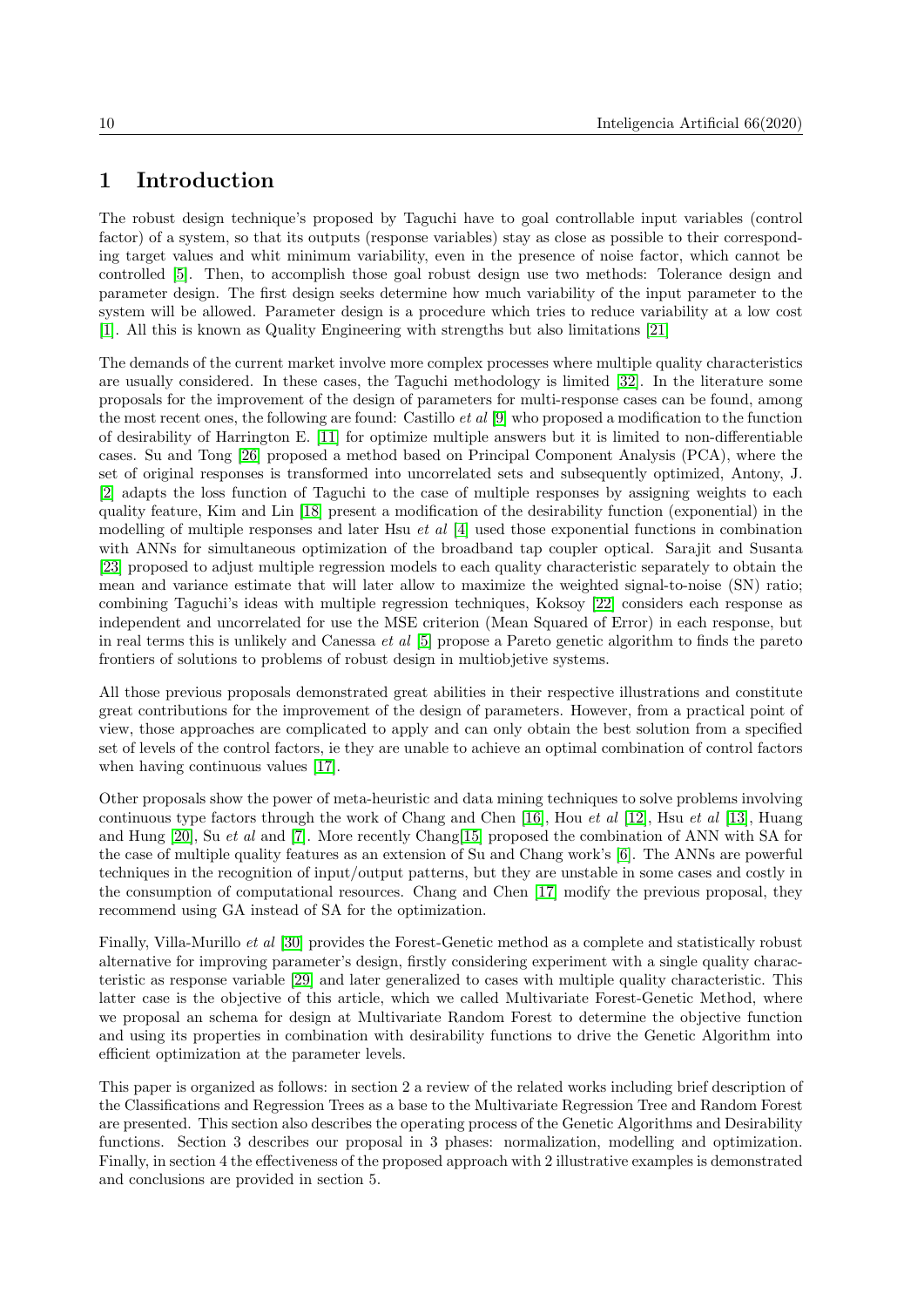# 2 Related works

### 2.1 Multivariate regression tree, Random Forest and Genetic Algorithms

The Classifications and Regression Trees (CART), defined for Breiman at 1984, consists of a recursive division of N cases on which a response variable Y and a set of predictors X are observed. Such partitioning procedure is known as regression tree when the response variable is numerical, and as classification tree when the response variable is categorical. [\[25\]](#page-16-6). For univariate responses, regression CART uses the exhaustive search method to select the splitting variable at each node. It considers binary split of the form  $X \leq a$ , so the method simultaneously finds covariate X and point a to minimize some node impurity criterion.

Multivariate Regression Tree (MRT) is a direct extension of CART. Its result are trees with the terminal nodes are composed of subgroups that minimize the sum of squares intra-group, by the next partition phase is defined by the threshold of the explanatory variables [\[8\]](#page-15-15). Each descendant node will depend directly on the threshold marked by the previous node, this makes it sensitive to the variations that can be created in the determination of the training and test sets. A determinant point in the formation of the nodes corresponds to the mean of the responses within each group; i.e., very different scales between the response variables will also noticeably affect the structure of the tree.

Dine *et al* [\[10\]](#page-15-16) proposed a method for the construction of MRT by creating substitute variables resulting from the grouping of response variables of the same type, highlighting the benefits of this method only for descriptive purposes and leaving open the study for predictive cases because of the variability that entails the construction of a single tree. This variability significantly affects stability statistics of the modelling process and even create problems of over-adjustment.

Random Forest (RF) is based on the construction of trees of prediction through the use Bootstrap and Bagging, which makes the process stable [\[3\]](#page-15-17). No single tree is generated, a large number of trees are generated without pruning. These trees are constructed from bootstrap samples with replacement for a correct the prediction error and have an independent sample for each tree, called Out-of-Bag predictions. So, the observations that are not part of the bootstrap sample or subsample, respectively, are referred to as Out-of-Bag (OOB) observations and can be used for estimating the prediction error and performance of RF. This is justified since approximately one-third of the original sample is excluded from each sample generated by bootstrap. Finally, for each division of a node, a set of variables of a previously established size is selected and the selection of the division variable is restricted to that set. Remember that in CART, the best variable of the total set is selected. In this way, greater tree variability is included and the dependence of the result with past divisions is minimized. We note that, RF is a univariate methodology, but we have explained it in this section because it is the starting point for the design of our modelling strategy, defined as MRF.

The Genetic Algorithms (GA) are adaptive methods inspired by the biological theory of evolution formulated by Darwin in the middle 19th century. GA ideas are transferred to optimization problems quite naturally. The feasible solutions of a specific problem correspond to the members of a particular species, where the fitness of each member is measured by the value of the objective function. The current population in each iteration (generation) consists of a set of test solutions that are the living members of the species. Some of the younger members of the population (the fittest members) survive adulthood and become parents (randomly matched) who will have children (new test solutions) that would have some of the characteristics (genes) of the parents. As the fittest members of the population are more likely to become parents, GA tends to create improved populations in each generation. Sometimes mutations occur, so that new generations can adopt characteristics that are not possessed by parents. These mutations help the GA to explore a part of the feasible region, perhaps better, than previously considered. Finally, the survival of the fittest individual leads GA to a test solution (the best of all considered) closer to optimal.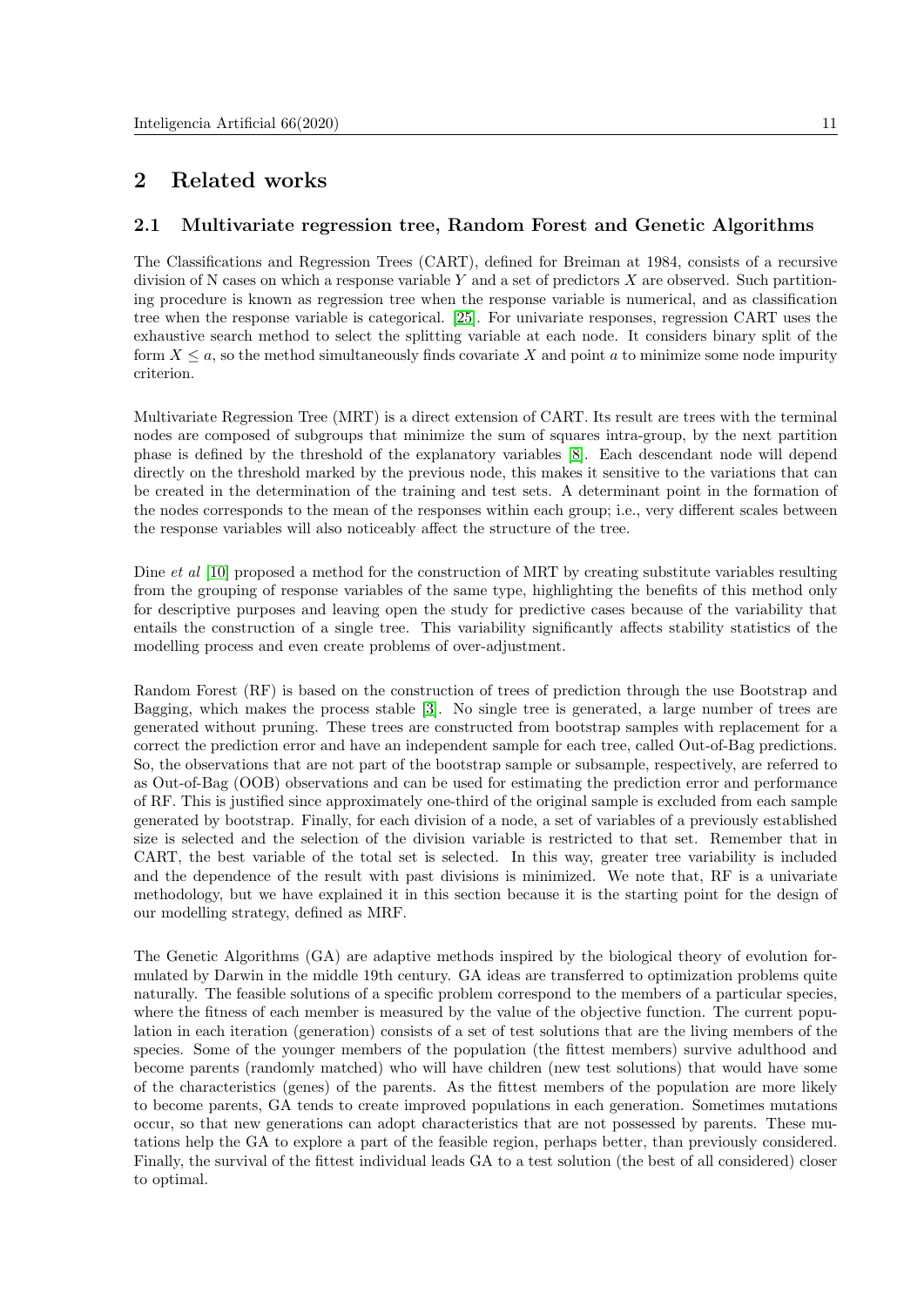#### 2.2 Desirability functions

Commonly, when multiple responses are handled simultaneously as quality characteristics, quality measures may have different importance, different measurement scales or can be mutually opposed measures. All this hinders their simultaneous management. Harrington [\[11\]](#page-15-3) provides a mathematical solution to these types of problems by transforming the estimated response vector  $\hat{\mathbf{Y}}$  into a function  $d_i$  (e.g., the i-th estimaded response vector), defined as a desirability function. This is a value between 0 and 1, which increases as much as the desirability of the response increases, then form a composite function  $D$  defined as the geometric mean of the  $d_i$ . The objective of optimization for the parameter design is to find the set of independent variables that maximize the value of D.

Many proposals have arisen around the functions of exponential desirability among which are Kim and Lin [\[18\]](#page-15-4), Hsieh et al [\[19\]](#page-15-18), Wu and Yeh[\[31\]](#page-16-7) and Chang [\[14\]](#page-15-19) who makes a slight modification to Wu's proposal[\[31\]](#page-16-7). More recently Sujarit and Susanta[\[27\]](#page-16-8) extend the concept of desirability function for ordinal response variables. Such proposals have as a common factor the classification of the functions of desirability according to the quality characteristic of the vector  $\hat{Y}$  as alternatives to the measures of performance proposed by Taguchi. The present work adopts the approach of Chang [\[14\]](#page-15-19), who defines the functions of desirability based on three response types as follows.

Nominal is better (NTB) type with upper specifications limit (USL) and lower specification limit (LSL), the desirability function of the d value denoted by  $d_i^{NTB}$ 

$$
d_i^{NTB} = \exp\left(-\left|\frac{2\hat{y}_i - \left(y_i^{\max} - y_i^{\min}\right)}{y_i^{\max} + y_i^{\min}}\right|\right) \tag{1}
$$

**Small is better (STB)** type with USL, the desirability function of the d value denoted by  $d_i^{STB}$ 

$$
d_i^{STB} = \exp\left(-\left(1 + \frac{\hat{y}_i - y_i^{\max}}{y_i^{\max}}\right)\right) \tag{2}
$$

**Larger is better (LTB)** type with LSL, the desirability function of the d value denoted by  $d_i^{LTB}$ 

$$
d_i^{LTB} = \exp\left(-\exp\left(-\frac{\hat{y}_i - y_i^{\min}}{y_i^{\min}}\right)\right)
$$
\n(3)

Where  $y_i^{\min}$  and  $y_i^{\max}$  correspond to the maximum and minimum limits in each case.

### 3 Proposed approach

The proposed methodology, which is called Multivariate Forest-Genetic Method, consists of 3 phases: normalization, modelling and optimization. We assume a dynamic multi-response problem defined as:

$$
\mathbf{Y} = f_i\left(M_j, \mathbf{X}_k, Z_l\right) + \varepsilon_{ijkl} \tag{4}
$$

Where  $f_i(M_i, \mathbf{X}_k, Z_l)$  denotes the function between the ijkl-th vector response Y and the corresponding j-th combination of signal factor M, k-th level of control factor X and the l-th level of the vector noise Z. Finally  $\varepsilon_{ijkl}$  represents an error term.

#### Normalization phase

The initial phase comprises the preparation of the data set by the normalization function (5) recommended by Villa-Murillo[\[29\]](#page-16-5), to minimize the present variability. In addition, our methodology may be an alternative in the use of ANNs as a technique for establishing the relation input/outputs, so for the purpose of numerical comparisons is important the equality of scales in the dataset.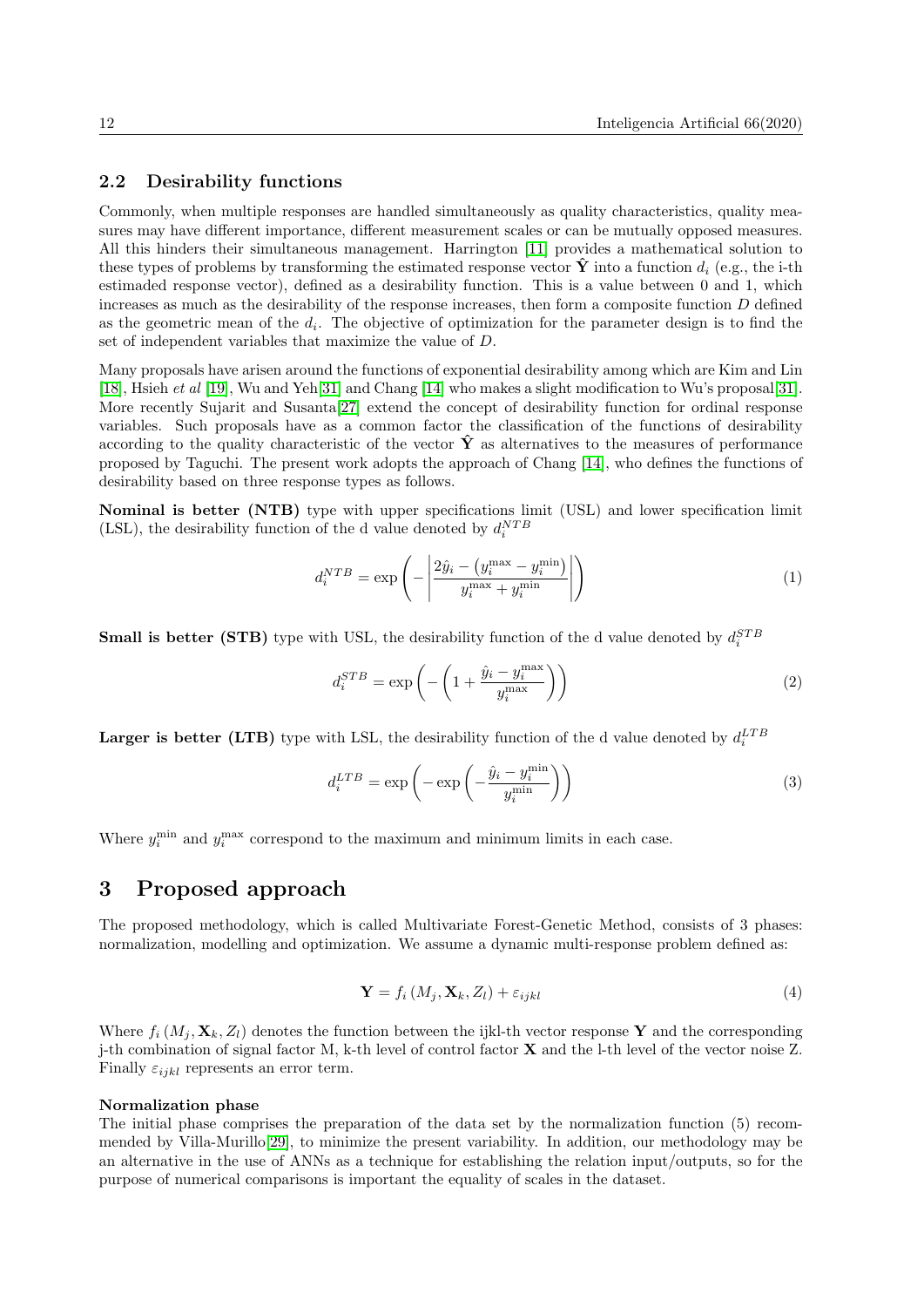<span id="page-4-1"></span>

|                           | Table 1: Metric of modelling for RFM        |
|---------------------------|---------------------------------------------|
| $P_1(Y) = \sum_{i=1} y_i$ | $P_5(Y) = \frac{1}{3} \sum_{i=1}^{7} y_i^2$ |

$$
P_2(Y) = \left(\prod_{i=1}^r y_r\right)^{\frac{1}{r}}
$$
  
\n
$$
P_3(Y) = \left(\prod_{i=1}^r y_i^{-1}\right)^{\frac{1}{r}}
$$
  
\n
$$
P_4(Y) = \left(\prod_{i=1}^r y_i^{-2}\right)^{\frac{1}{r}}
$$
  
\n
$$
P_5(Y) = \frac{1}{3} \sum_{i < s}^r \frac{y_i - \mu_s}{\sigma_s}
$$
  
\n
$$
P_6(Y) = \frac{1}{3} \sum_{i < s}^r \frac{y_i - \mu_s}{\sigma_s}
$$

<span id="page-4-0"></span>
$$
f_2(y) = \begin{cases} 0 & y = 0\\ \frac{1}{1 + \exp(-y)} & \text{in other cases} \end{cases} \quad \text{with} \quad y' = \frac{y - \min}{\max - \min} \tag{5}
$$

#### Modellig phase

The modelling phase comprises the MRF design, which starts with the unification of the response vector Y, considering modelling metrics that will be defined by the multiple quality characteristics for each combination of parameters and will have as final product the estimation of the responses through a sequence of univariate regression trees and the allocation of weights. We propose the study of several metrics considering the possible quadratic effects or correlations existing in  $\mathbf{Y}$ . Table 1 presents such functions, assuming a response vector  $\mathbf{Y} = (y_1, ..., y_r)$  for each i-th observation.

The study of these functions will lead to algorithms  $MRF_{Pp}$   $(p = 1, ..., 7)$ , i.e the Multivariate Random Forest for each  $P_p$  metric, with  $(p = 1, ..., 7)$ , Table 1. Each study begins with the adjustment of the MRT and the calculation of the corresponding  $RMSE_{MRT}$  (Root Mean Square Error of the adjusted Multivariate Random Tree), and finalizes with the choice of the algorithm that provides the lowest RMSE to guarantee the greatest robustness in the modelling phase. For the MRT setting the parameters minsplit, minbucket y cp must be determined, as well as your RMSE that we will call  $RMSE_{Tree_p}$ . Where *minsplit* is the minimum number of observations at each node, *minbucket* is the minimum number of observations at the terminal nodes and  $cp$  is the complexity parameter. To adjust  $MRF_{Pp}$ , we must define the number of trees to be assembled  $(n_{tree})$  and the number of variables present in each division (mtry), this last parameter must be optimized by a preliminary study of the OOB error rate (out of bag error rate).

#### Optimization phase

The optimization phase, based on GA, consists of the integration of the desirability functions and the measures the importance of variables thrown by MRF for the design of the genetic operators. We consider that a dynamical system can be treated as a static multi-target system [\[28\]](#page-16-9), which allows us to establish the desirability functions defined in (1), (2) and (3) as our performance (PMs) according to the respective response types, where  $y_{ij}^{\min}$ ,  $y_{ij}^{\max}$  represents the lower and upper limits of specification of the i-th response in the j-th level of signal factor, k-th leven of control factor and l-th of noise factor.(Table 2).

Harrington [\[11\]](#page-15-3) defines one Overall Performance Index  $(OPI)$  to evaluate the performance of quality responses simultaneously. This index is defined as the geometric mean of the quality responses in their corresponding desirability function as presented in [\(6\)](#page-5-0) and that we incorporate into our GA as our fitness evaluation function.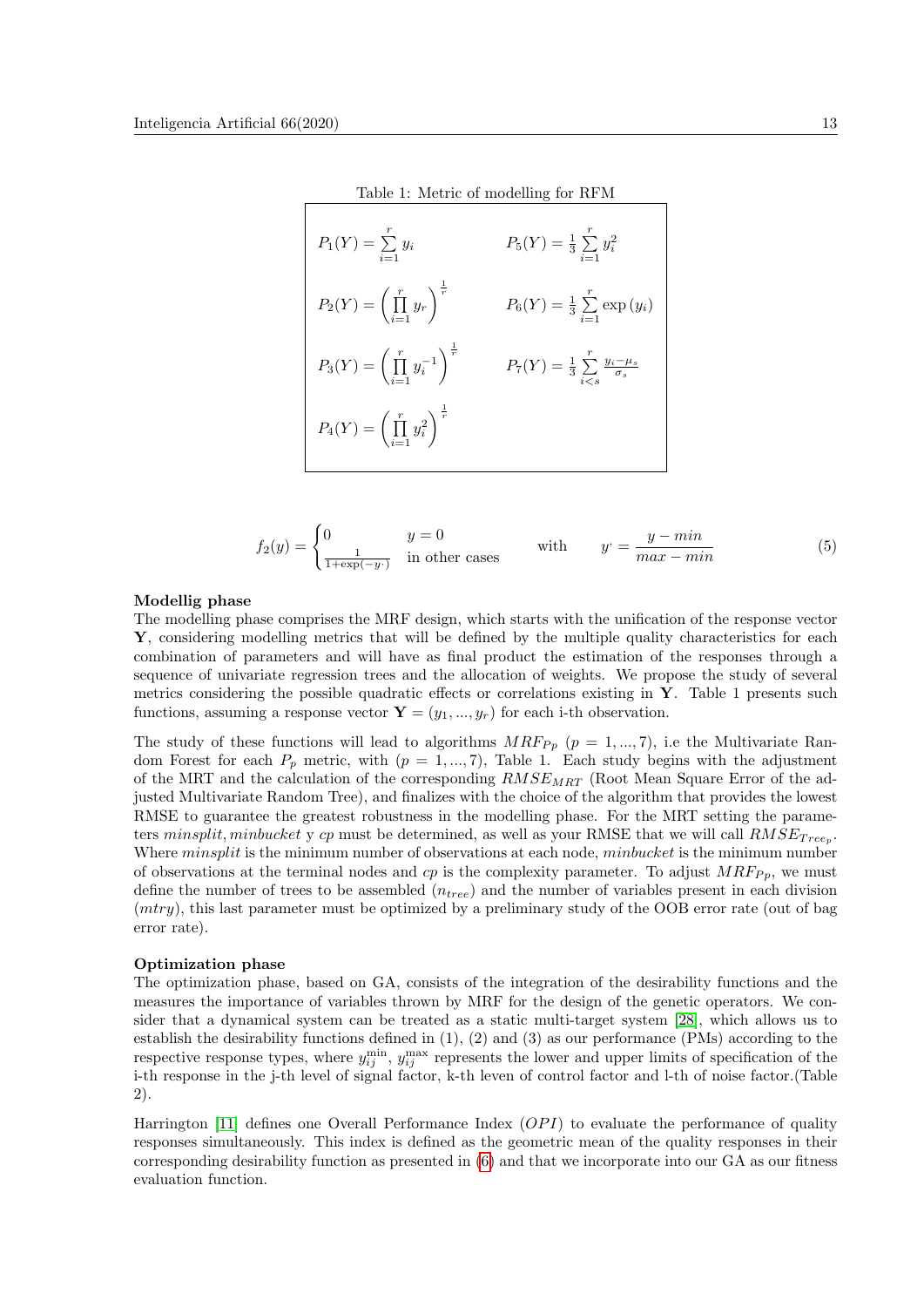<span id="page-5-2"></span>Table 2: PMs according to the type of response quality  
\n**DNTB:** 
$$
d_i = \exp\left(-\frac{1}{sn}\sum_{j=1}^{s}\sum_{k=1}^{n}\left|\frac{2\hat{y}_{i j k l} - (y_{i j}^{\max} + y_{i j}^{\min})}{y_{i j}^{\max} + y_{i j}^{\min}}\right|\right)
$$
\n**DSTB:** 
$$
d_i = \exp\left(-\left(1 + \frac{1}{sn}\sum_{j=1}^{s}\sum_{k=1}^{n}\frac{\hat{y}_{i j k l} - y_{i j}^{\max}}{y_{i j}^{\max}}\right)\right)
$$
\n**DLTB:** 
$$
d_i = \exp\left(-\exp\left(-\frac{1}{sn}\sum_{j=1}^{s}\sum_{k=1}^{n}\frac{\hat{y}_{i j k l} - y_{i j}^{\min}}{y_{i j}^{\min}}\right)\right)
$$

<span id="page-5-0"></span>
$$
OPI = \left(\coprod_{j=1}^{r} d_j\right)^{1/r} \tag{6}
$$

Where  $d_i$  represents the desirability value in the j-th vector **Y**, with  $(j = 1, ..., r)$ .

The optimization phase is initiated by randomly forming n chromosomes. These chromosomes are formed by  $(2+p)$  gen, the signal factor  $M_j$ ,  $(j = 1, ..., s)$ , the noise factor  $Z_l$ ,  $(l = 1, ..., n)$  and the vector of k control factor  $X_k$ ,  $(k = 1, ..., p)$  in normalized scale.

We used the crossing of a point but assigning weights to the genes of the vector of control factors  $X$  by the measure the importance of the variables given by the  $MRF_{Pp}$ . In this way, we increased the probability of crossing the chromosomes around the genes of greater importance in the design. The weight of each gene is defined by equation [\(7\)](#page-5-1), where  $I_{x_k}$  represents the importance by k-th gen in  $MRF_{Pp}, (k = 1, ..., p)$ .

<span id="page-5-1"></span>
$$
PC = \frac{I_{x_k}}{\sum\limits_{k=1}^{p} I_{x_k}}\tag{7}
$$

For the rate and type of mutation used, we propose a complete scheme consisting of 2 mutation rates, considered with and without gene replacement, in 4 different functions. We propose 2% and 5% as a mutation rate, which directly influences the number of mutated genes in each generation. We then studied the possibility that the same gene may or may not be mutated in different generations, which we have defined as mutation with or without replacement. Finally we define 4 mutation functions  $m(q)$  that determine the search field of the algorithm: the function  $m_1(g)$  and  $m_2(g)$  are non-uniform mutations designed to alter the gene within the range of **X**,  $m_3(q)$  and  $m_4(q)$  are uniform mutations that could allow, in some cases, for the algorithm to search outside of the range of X. The functions are presented in table [3,](#page-6-0) where g is the gene to mutate in the corresponding chromosome and  $g_{min}$ ,  $g_{max}$  the minimum and maximum values of the gene in the population.

 $MRF_{Pp}$  has its basis in CART, so any new observations (chromosome) will be adjusted in the limits of the corresponding node. This limits the GA in its exploratory task. So, considering that the crossing operation corresponds to a genetic exchange between chromosomes and that in  $MRF_{Pp}$  the genes are represented by nodes, we assign as response value to the new chromosomes the interpolation between those nodes in the gene of greater weight of the chromosome. The above is summarized in equation [\(8\)](#page-6-1) where  $\hat{y}_{m_i}$  y  $\hat{y}_{p_i}$  are the prediction of the i-th mother and the i-th father coming from  $MRF_{Pp}$ . Finally,  $g_{p_i}, g_{m_i}$  and  $g_{h_i}$  are the values of the i-th father, i-th mother and the i-th children with the highest weight in the model  $MRF_{Pp}$ .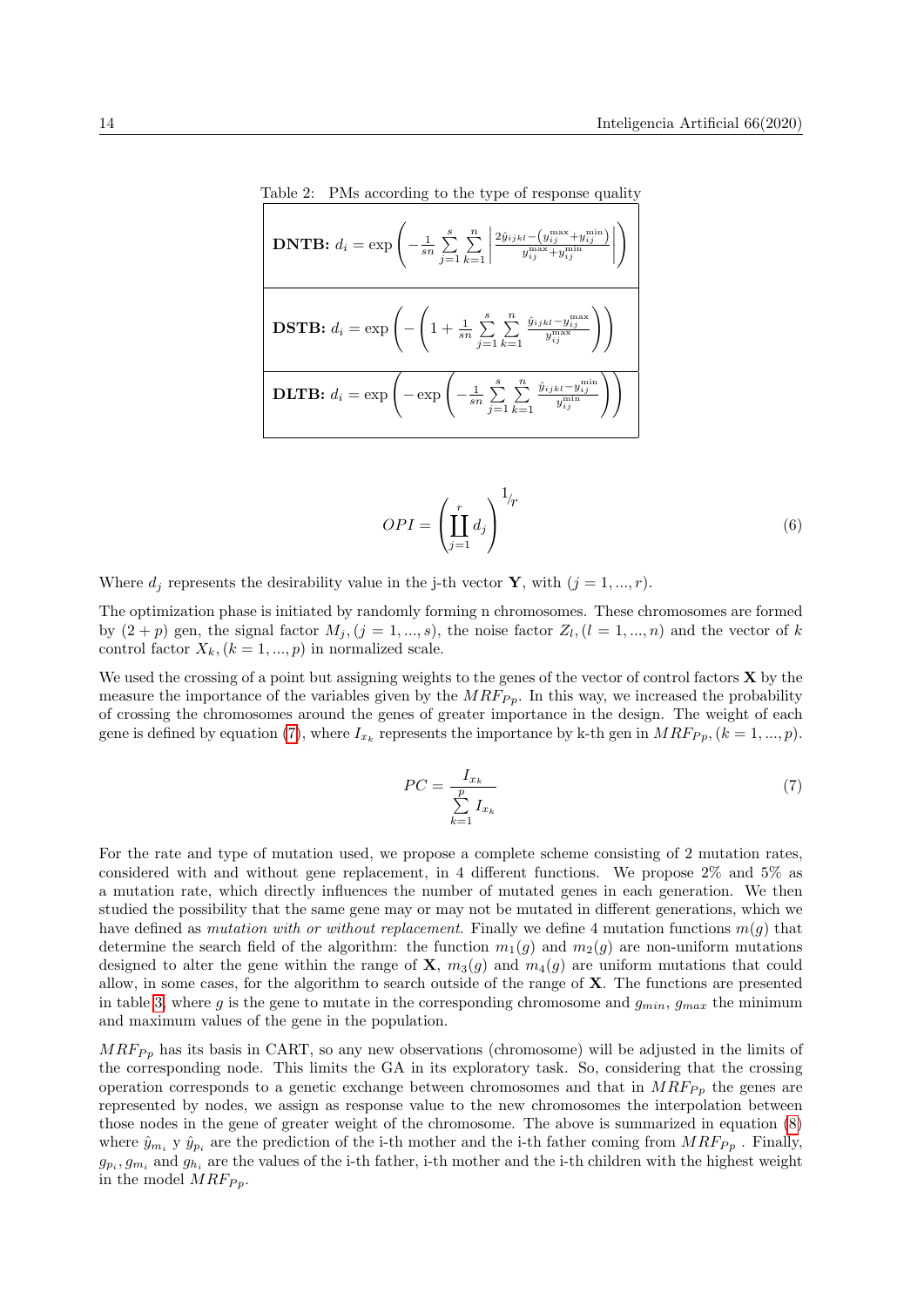<span id="page-6-0"></span>

| Table 3: Mutations functions                                                             |  |
|------------------------------------------------------------------------------------------|--|
| $m_1(g) = \begin{cases} g + g(0.10) & g < g_{max} \\ g & \text{other cases} \end{cases}$ |  |
| $m_2(g) = \begin{cases} g - g(0.10) & g > g_{min} \\ g & \text{other cases} \end{cases}$ |  |
| $m_3(q) = q + 1$                                                                         |  |
| $m_4(g) = g - 1$                                                                         |  |

<span id="page-6-1"></span>
$$
\hat{y}_{h_i} = \left| \frac{\hat{y}_{m_i} \left( g_{p_i} - g_{h_i} \right) - \hat{y}_{p_i} \left( g_{m_i} - g_{h_i} \right)}{g_{p_i} - g_{m_i}} \right| \tag{8}
$$

Figure [1](#page-7-0) shows the schema of the our approach and the procedure of each phase is described below.

#### Normalization phase

Initialization: Normalize the data set with [\(5\)](#page-4-0)

#### Modeling phase

Step 1: Adjust MRT and calculate  $RMSE_{MRT}$ 

**Step 2:** Adjust and train  $MRF_{Pp}$  algorithms as follows:

- Do  $p = i$  where  $i = 1, 2, ..., 7$
- Apply the function  $Pp$  in the vector Y
- Adjust  $Tree_{Pp}$  using the set of data obtained in the previous step to determine minsplit, minbucket,  $cp$  and  $MRSE_{Tree_n}$
- Adjust  $RFM_{Pp}$  by determining  $(n_{tree})$  and  $(mtry)$
- Randomly divide the sample into train and test set
- Train the  $MRF_{Pp}$  model with training set and obtain the predictions of the test responses using this model
- Step 3:  $\forall p$ , calculate  $RMSE_{MRF_{P_p}}$  from the predictions obtained in test by  $MRF_{P_p}$ . If  $MRSE_{Tree_{P_p}}$  $RMSE_{MRF_{Pp}}$ go back to the step 2, Otherwise go to the step 4
- **Step 4:** Calculate  $f^* = argmin(RMSE_{MRF_{P_p}})$ , this is, the algorithm  $MRF_{P_p}$  that gives the lowest RMSE.

#### Optimization phase

Step 5: Do z=b

- Use  $MRF_{Pp}$  to calculate the vector  $\hat{\mathbf{Y}} = (\hat{y}_1, ..., \hat{y}_r)$
- Apply equation [\(7\)](#page-5-1) for the assignment of the weight of importance to each gene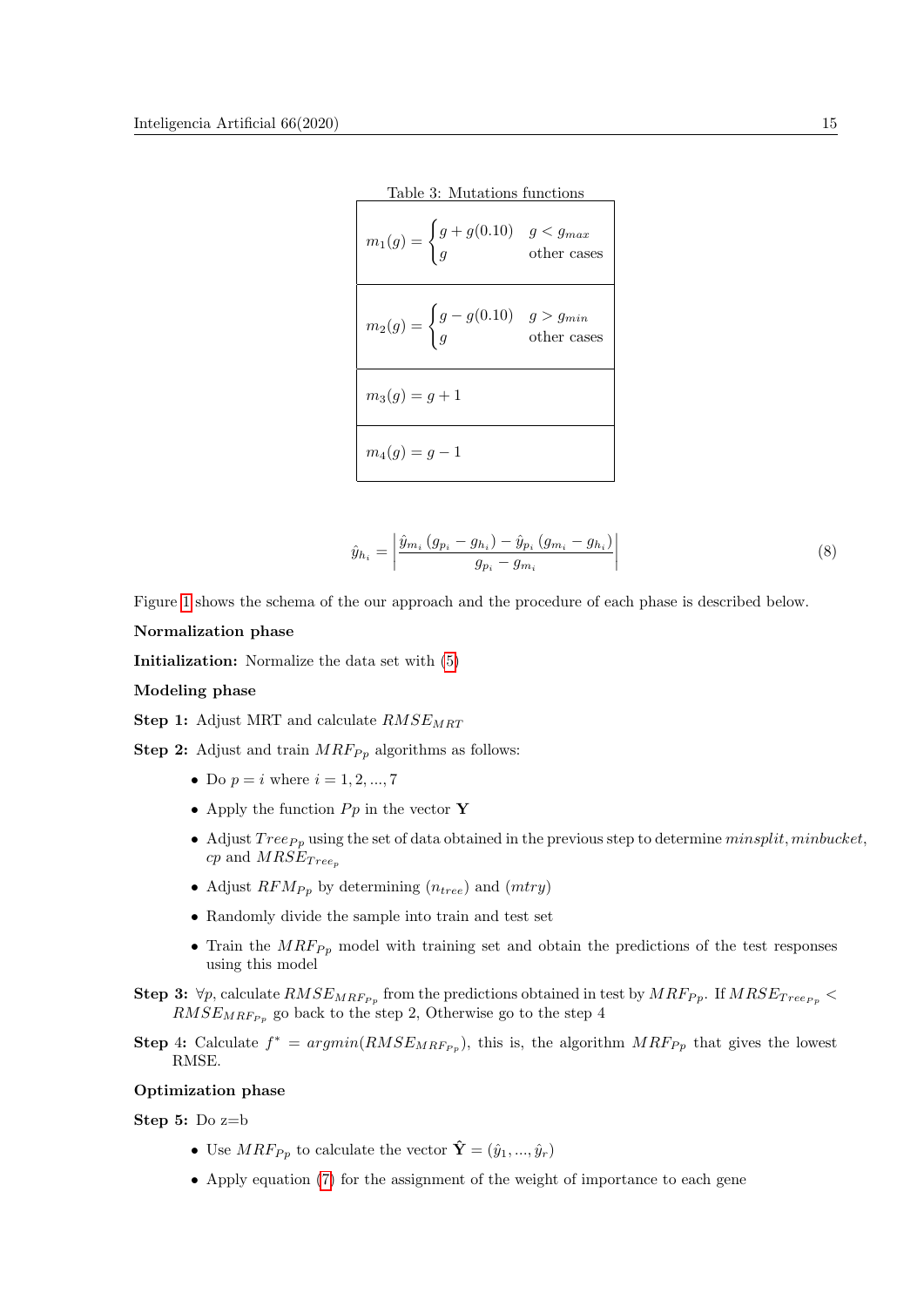

<span id="page-7-0"></span>Figure 1: The schema of the Multivariate Forest-Genetic algorithm

- Transform the set of chromosomes with their corresponding predictions to the initial scale. So it is formed the initial population. We will call the population  $a_z$ , so the initial population  $z = b$  is call  $a_z = a_b$  where  $a_{bi}$  is the chromosome i-th of the b population
- Step 6: Evaluation Calculate the by PMs each response type of vector  $\hat{\mathbf{Y}}$  according to the table [2](#page-5-2) and OPI measure with equation [\(6\)](#page-5-0)
- Step 7: Selection Calculate the median OPI (We will call  $\widetilde{OPT}$ ), and Select all chromosomes with values greater than  $\widetilde{OPT}$ . This selection will be called  $a_{bi}$  with  $a_{bi} = \{a_{bi} : OPT(a_{bi}) > \widetilde{OPT}\}$ 
	- Crossing: To determine randomly the factor of vector **X** as crossing point and make cross  $\forall a_{bi}$
	- Mutation: in all  $a_{bi}$  use the function  $m(g)$  (table [3\)](#page-6-0) or the mutation of genes with t rate mutation and the  $q$  replacement factor
	- Prediction for the new generation:  $\forall a_{bi}$  calculate the responses vector  $\hat{\mathbf{Y}}$  with equation [\(8\)](#page-6-1)
- **Step 8: Replacement** The union of the parent chromosomes  $a_{bi}$  and the children  $a'_{bi}$  with his  $\hat{Y}$  will form the new generation. This is  $a_{Bi} = a_{bi} \bigcup a'_{bi}$
- **Step 9: Convergence** Calculate  $OPI_{a_{Bi}}$ . If  $\max[OPI(a_{Bi})] \leq OPI(a_{bi})$ , do  $z = b + 1$  and go back the step 7. Otherwise go at step 10
- Step 10: Obtain the optimal combination of levels of the control factor **X** and its corresponding multiresponse.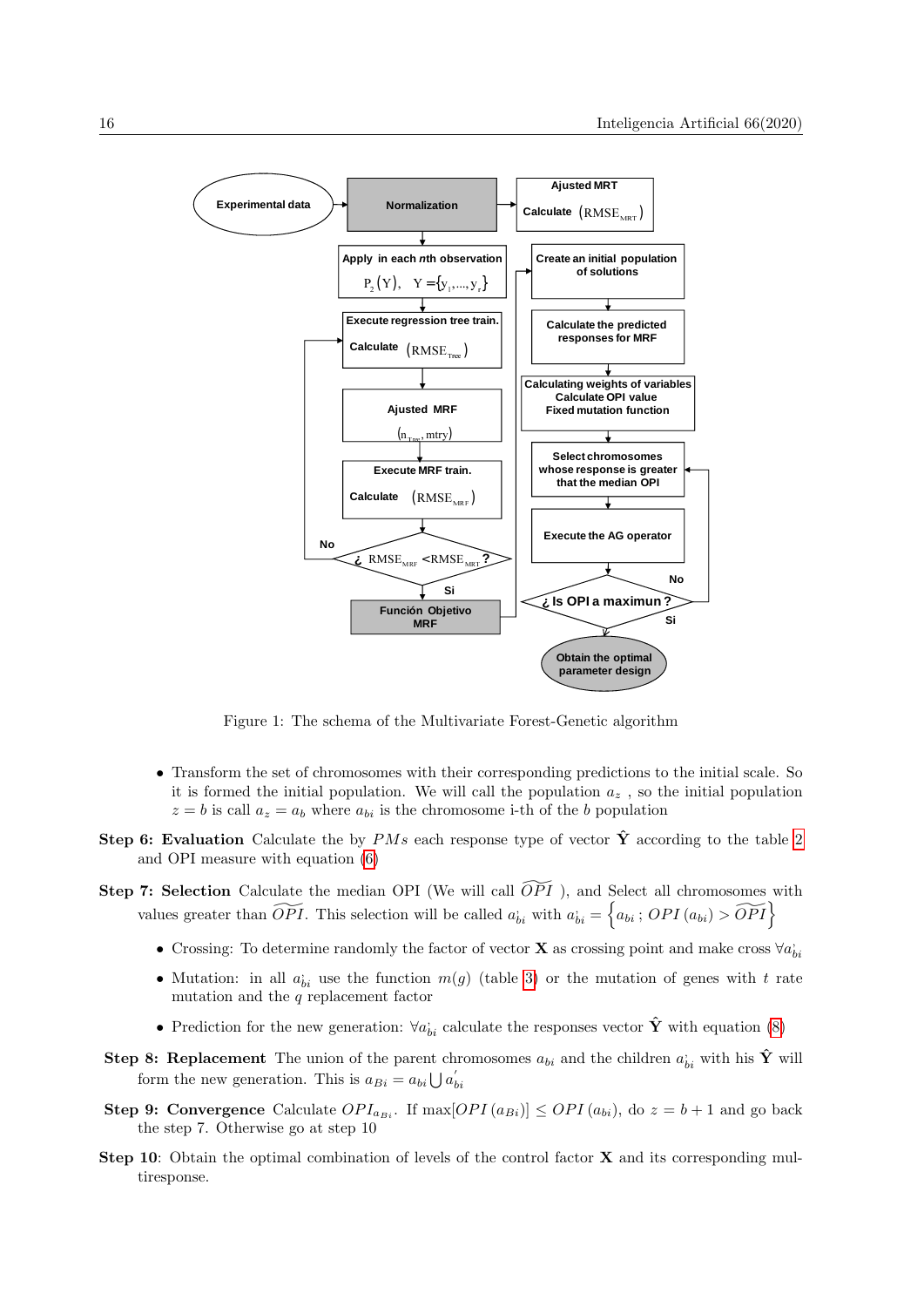## 4 Numerical examples

Two case studies are considered in order to perform an exhaustive numerical analysis. We considered the first case as a pilot, then the results obtained are extend for the second case study and thus, to verify the virtues and deficiencies of the proposed methodology. These cases correspond to studies adopted by Chang in the year 2008[\[15\]](#page-15-13) and 2001[\[17\]](#page-15-7). This cases consist of 3 variable responses  $(y_1, y_2, y_3)$ , obtained by simulating Monte Carlo and considering the method of Park and Yum[\[24\]](#page-16-10), where the objective is the simultaneous optimization of the 3 responses under the quality characteristics DLB, DNB and DSB respectively.

#### 4.1 Parameter control

All the procedures and routines used in the design of our algorithms have been programmed with R Language (version 2.13.1) where it has been necessary to use some libraries and adjust the control parameters of the modelling algorithms. All these are presented bellow.

- Adjusted MRT :minsplit = 10, minbucket = 2, cp=0.0001, xval= 10, library mypart, version 3.1-46
- Adjusted CART: minsplit= 10, minbucket= 2, cp=0.0001, xval= 10, library rpart, version 1.4-0
- Adjusted MRF: library randomForest version 4.5-33,  $n_{Tree} = 1000$ , estimation of RMSE through OOB no pruning criterion is established between trees.

These parameters are common for the two case studies, with the exception of *mtry* parameter because this depends on the data set.

#### 4.2 Example 1

The data set are presented under an orthogonal matrix  $L_{18}$  with 6 control factors  $\mathbf{X} = (x_1, x_2, x_3, x_4, x_5, x_6)$ . The data set are show in table [4.](#page-9-0) Signal factor has 3 levels  $M_1 = 10$ ,  $M_2 = 20$  and  $M_3 = 30$ , Noise factor has 2 levels  $N_1$  y  $N_2$ . The specification values of the 3 responses are shown in table [5.](#page-9-1)

In order to make the comparison with the work present by Chang [\[15\]](#page-15-13), the data is randomly divided into two sets. The training set consists of 185 observations and the test set with 31 observations.

#### 4.2.1 Normalization and modelling phase

Function [\(5\)](#page-4-0) is used for the normalization of the data. Figure [2](#page-10-0) shows the RMSE values obtained by the initial MRT, MRF and ANN, where  $P_p$ ,  $(p = 1, ..., 7)$  $(p = 1, ..., 7)$  $(p = 1, ..., 7)$  represents the 7 metric of the table 1 and (7-13-3), (8-12-3) the best ANN architecture presented in the works of Chang (2006) [\[14\]](#page-15-19) and Chang (2008)[\[15\]](#page-15-13).

It can be noted in figure  $2(a)$ , that  $P_7$  is totally inefficient in obtaining the RMSE, with values higher than given by MRT. For this reason it is excluded as a modelling metric and of the figure  $2(b)$ , where  $P_2$ is observed with the lowest RMSE values in training and test set. Notice how the highest RMSE values correspond the 2 ANN architectures compared to all the metrics used.

Table [6](#page-9-2) also shows the RMSE obtained from MRT and MRF, where the objective is the determination of the algorithm that provides the lowest RMSE, ie  $f^* = argmin(RMSE_{RFM_{P_p}})$ . For this we defined in the table the measure  $\mathbf{P}$ % as the progress of the values obtained in each MRF algorithm versus the initially adjusted MRT, observing the training and test sets. A possible quadratic effect on the data leads a lower RMSE values in the  $P_2$ ,  $P_4$  and  $P_5$  functions, and consequently a better performance of MRF: 70.60%, 63.19% and 63.43% in training set and 42.81% 32.53% and 35.27% in test set. In contrast,  $P_1$ obtains a RMSE close to  $P_2$ , 69.68% in training but less than  $P_4$  and  $P_5$  in test, This translates to an over-adjustment of the model  $RFM_{P1}$ . Then  $RFM_{P1}$  is chosen as the modelling scheme, since it presents the smaller RMSE and the smaller discrepancies between the training and test sets.

Table [7](#page-10-3) compares the RMSE of  $RFM_{P2}$  with the obtained by Chang (2006)[\[14\]](#page-15-19) and Chang (2008)[\[15\]](#page-15-13). Note that our modelling proposal gets a RMSE 5 times lower in 1000 interactions versus 3000 and 4500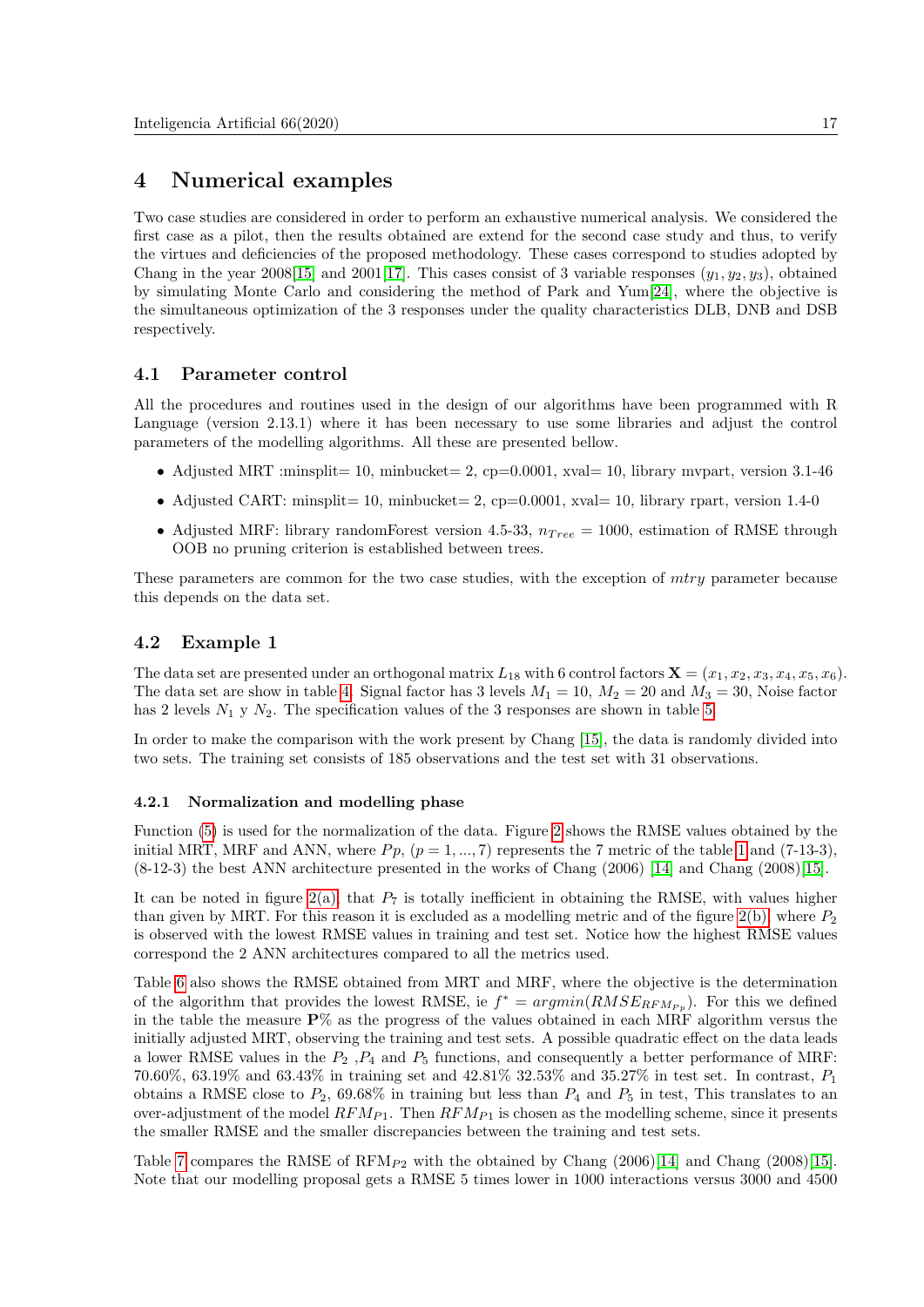|                |                 |                         | Responses |       |            |            |       |          |            |            |      |          |            |       |       |     |            |       |         |
|----------------|-----------------|-------------------------|-----------|-------|------------|------------|-------|----------|------------|------------|------|----------|------------|-------|-------|-----|------------|-------|---------|
| No.            | N               | $y_1$<br>$y_3$<br>$y_2$ |           |       |            |            |       |          |            |            |      |          |            |       |       |     |            |       |         |
|                |                 | $M_1 = 10$              |           |       | $M_2 = 20$ | $M_3 = 30$ |       |          | $M_1 = 10$ | $M_2 = 20$ |      |          | $M_3 = 30$ | $M_1$ | $=10$ |     | $M_2 = 20$ | $M_3$ | $=30$   |
| 1              | $\overline{N1}$ | 61.6                    | 78.2      | 128.0 | 106.0      | 230.6      | 226.9 | 7.4      | 7.2        | 16.7       | 13.2 | 23.7     | 24.1       | 1.9   | 1.9   | 4.6 | 3.7        | 7.6   | 4.6     |
|                | ${\cal N}2$     | 70.8                    | 57.1      | 137.3 | 160.3      | 282.2      | 252.5 | 9.1      | 10.2       | 22.8       | 17.8 | 26.2     | 26.7       | 2.0   | 2.1   | 3.9 | 4.8        | 4.7   | $4.3\,$ |
| $\overline{2}$ | N <sub>1</sub>  | 88.3                    | 93.6      | 175.2 | 181.5      | 259.7      | 304.5 | 10.1     | 8.8        | 23.4       | 22.6 | 29.6     | 30.3       | 1.8   | 2.0   | 4.0 | 2.8        | 6.0   | $3.3\,$ |
|                | N <sub>2</sub>  | 72.9                    | 72.7      | 174.0 | 145.5      | 258.4      | 214.6 | 8.7      | 9.2        | 19.1       | 24.1 | 31.4     | 30.5       | 1.9   | 2.2   | 3.8 | 3.5        | 6.7   | 6.1     |
| 3              | N1              | 80.8                    | 81.1      | 154.3 | 157.4      | 238.1      | 237.8 | 10.8     | 10.5       | 20.1       | 20.9 | 30.6     | 32.4       | 1.0   | 3.2   | 4.4 | 5.4        | 8.1   | 6.7     |
|                | N2              | 77.2                    | 83.3      | 167.1 | 159.0      | 251.8      | 257.9 | 10.6     | 10.9       | 21.8       | 23.7 | 30.5     | 32.7       | 1.4   | 2.6   | 3.8 | 3.9        | 8.0   | $2.7\,$ |
| 4              | N1              | 65.9                    | 71.3      | 179.2 | 151.5      | 196.1      | 221.6 | 7.6      | 7.2        | 15.3       | 14.8 | 22.5     | 22.2       | 1.7   | 2.2   | 4.1 | 4.9        | 5.9   | 6.0     |
|                | N <sub>2</sub>  | 83.7                    | 78.4      | 135.6 | 177.0      | 246.9      | 291.8 | 8.1      | 7.6        | 14.1       | 14.7 | 21.9     | 21.8       | 2.1   | 2.6   | 3.6 | 3.3        | 7.7   | 6.9     |
| 5              | N1              | 79.4                    | 88.6      | 121.9 | 151.6      | 248.8      | 245.1 | 11.9     | 12.7       | $25.6\,$   | 25.7 | 36.6     | 35.7       | 2.0   | 2.1   | 2.7 | 3.8        | 4.8   | $5.8\,$ |
|                | N <sub>2</sub>  | 67.8                    | 87.3      | 113.6 | 141.3      | 171.5      | 244.7 | 10.5     | 11.8       | 25.8       | 26.2 | 39.1     | 33.1       | 2.6   | 1.7   | 4.1 | 3.6        | 5.5   | $5.2\,$ |
| 6              | N1              | 90.5                    | 87.0      | 161.8 | 169.4      | 286.9      | 236.5 | 10.2     | 10.2       | 23.7       | 21.8 | 32.0     | 32.8       | 1.8   | 2.2   | 2.5 | 4.1        | 4.9   | 5.4     |
|                | ${\cal N}2$     | 87.6                    | 87.8      | 160.7 | 163.9      | 231.4      | 288.7 | 10.7     | 11.2       | 22.5       | 20.0 | 34.2     | 28.0       | 1.2   | 2.0   | 4.0 | 4.4        | 6.6   | 3.1     |
| 7              | N1              | 80.9                    | 74.7      | 165.9 | 163.4      | 232.2      | 246.4 | 11.7     | 12.1       | 23.3       | 23.3 | 33.5     | 32.7       | 1.9   | 1.6   | 5.2 | 5.1        | 6.6   | $5.3\,$ |
|                | N <sub>2</sub>  | 69.9                    | 78.7      | 141.7 | 159.1      | 260.4      | 239.7 | 11.6     | 11.6       | 22.0       | 22.5 | 33.8     | 34.0       | 1.9   | 1.7   | 3.6 | 5.1        | 5.8   | $5.1\,$ |
| 8              | N1              | 92.3                    | 71.7      | 185.7 | 154.3      | 233.1      | 240.5 | 8.3      | 8.4        | 16.9       | 18.5 | 28.1     | 27.3       | 2.8   | 1.5   | 3.4 | 3.4        | 6.2   | 3.7     |
|                | N <sub>2</sub>  | 104.8                   | 89.4      | 216.1 | 173.0      | 340.6      | 308.9 | 8.2      | 6.1        | 18.5       | 15.1 | 29.1     | 21.1       | 1.8   | 2.2   | 4.1 | 4.3        | 9.0   | 5.0     |
| 9              | N <sub>1</sub>  | 92.8                    | 59.8      | 130.7 | 142.2      | 257.3      | 266.0 | 8.6      | 9.7        | 17.3       | 18.4 | 30.9     | 31.5       | 2.3   | 1.7   | 4.5 | 5.1        | 7.4   | 6.5     |
|                | N <sub>2</sub>  | 82.1                    | 87.0      | 175.1 | 138.2      | 161.4      | 274.4 | 8.2      | 8.4        | 18.6       | 18.0 | 31.3     | 30.9       | 2.2   | 1.2   | 4.0 | 4.0        | 7.2   | 6.7     |
| 10             | N1              | 86.0                    | 100.0     | 179.1 | 175.4      | 246.9      | 244.9 | 6.9      | 6.6        | 15.8       | 16.4 | 22.2     | 24.9       | 1.7   | 1.7   | 3.9 | 5.8        | 5.2   | 8.4     |
|                | ${\cal N}2$     | 81.9                    | 91.2      | 190.8 | 137.8      | 293.5      | 227.1 | 8.3      | 7.2        | 14.3       | 16.6 | 23.1     | 24.2       | 2.1   | 1.8   | 3.9 | 4.8        | 4.5   | 8.0     |
| 11             | N1              | 76.3                    | 78.2      | 140.0 | 154.7      | 264.1      | 260.1 | 9.5      | 9.2        | 27.9       | 25.4 | $32.3\,$ | 33.8       | 1.0   | 1.7   | 4.1 | 4.0        | 3.9   | $5.6\,$ |
|                | N <sub>2</sub>  | 67.1                    | 76.0      | 169.5 | 175.4      | 239.2      | 251.8 | 10.8     | 12.2       | 23.6       | 20.4 | 26.8     | 29.2       | 2.1   | 2.3   | 5.0 | 4.6        | 6.7   | 4.5     |
| 12             | N1              | 91.4                    | 81.8      | 160.1 | 167.2      | 238.5      | 197.2 | 11.8     | 10.5       | 22.9       | 25.9 | 36.9     | 36.8       | 2.1   | 1.9   | 4.0 | 3.7        | 7.4   | 6.2     |
|                | N2              | 85.1                    | 63.8      | 123.8 | 166.4      | 233.5      | 242.0 | 11.6     | 11.5       | 22.1       | 22.6 | 32.5     | 31.9       | 1.6   | 0.9   | 4.2 | 4.1        | 2.1   | 6.9     |
| 13             | N1              | 87.9                    | 82.5      | 146.5 | 167.0      | 212.4      | 222.2 | 10.1     | 10.3       | 19.9       | 22.2 | 27.1     | 27.7       | 2.0   | 2.3   | 5.0 | 4.7        | 6.7   | 7.3     |
|                | N2              | 57.4                    | 78.5      | 91.6  | 182.3      | 250.3      | 207.3 | 10.6     | 10.1       | 20.1       | 19.2 | 27.8     | 24.6       | 2.2   | 2.1   | 4.5 | 4.7        | 7.4   | 6.2     |
| 14             | N1              | 88.1                    | 78.1      | 156.7 | 170.1      | 239.1      | 215.2 | 12.1     | 10.0       | 24.1       | 20.2 | 28.0     | 35.6       | 1.7   | 2.1   | 3.8 | 3.3        | 7.2   | 4.9     |
|                | ${\cal N}2$     | 81.7                    | 75.7      | 140.2 | 127.8      | 241.4      | 211.7 | $11.3\,$ | 11.8       | 23.3       | 24.4 | 32.1     | 38.9       | 1.8   | 2.7   | 3.1 | 3.8        | 4.9   | 4.7     |
| 15             | N1              | 101.8                   | 78.2      | 168.3 | 180.8      | 240.6      | 235.2 | 10.2     | 7.6        | 14.9       | 19.4 | 26.9     | 19.5       | 1.7   | 2.2   | 5.3 | 3.6        | 5.0   | $7.5\,$ |
|                | N <sub>2</sub>  | 80.4                    | 76.5      | 206.7 | 222.6      | 325.1      | 285.2 | 8.7      | 7.2        | 16.8       | 14.1 | 26.6     | 25.1       | 2.2   | 1.9   | 4.8 | 2.6        | 3.8   | $5.5\,$ |
| 16             | N1              | 77.4                    | 75.4      | 171.7 | 159.0      | 201.3      | 219.7 | 10.4     | 10.6       | 20.7       | 22.2 | 34.4     | 30.0       | 1.9   | 2.3   | 3.1 | 4.2        | 5.8   | 3.3     |
|                | N <sub>2</sub>  | 72.0                    | 69.5      | 189.1 | 168.6      | 254.3      | 237.3 | 11.1     | 10.9       | 20.6       | 21.4 | 30.5     | 31.4       | 2.1   | 1.6   | 4.1 | 4.8        | 5.4   | 6.9     |
| 17             | N1              | 71.4                    | 69.2      | 145.0 | 152.5      | 223.8      | 218.7 | 8.8      | 8.4        | 19.0       | 13.8 | 26.2     | 24.1       | 1.5   | 2.1   | 3.8 | 4.4        | 6.9   | 4.2     |
|                | ${\cal N}2$     | 77.0                    | 70.5      | 158.4 | 154.0      | 218.4      | 224.1 | 9.2      | 9.0        | 16.7       | 17.4 | 27.1     | 26.2       | 1.6   | 1.8   | 3.7 | 4.4        | 4.6   | $4.2\,$ |
| 18             | N1              | 82.8                    | 67.8      | 183.7 | 175.5      | 276.1      | 254.4 | 10.7     | 9.2        | 19.8       | 20.1 | 27.3     | 31.0       | 2.5   | 2.2   | 3.1 | 3.4        | 7.7   | 7.4     |
|                | ${\cal N}2$     | 85.2                    | 92.0      | 154.4 | 157.6      | 249.3      | 286.1 | 11.3     | 7.7        | 19.3       | 22.6 | 29.4     | 26.6       | 1.6   | 1.6   | 3.9 | 4.7        | 6.0   | 7.3     |

<span id="page-9-0"></span>Table 4: The experimental data. Example 1

Table 5: The specifications for the responses. Example 1

<span id="page-9-1"></span>

| Responses | $y_1$ | Y2  | $y_3$ |     |
|-----------|-------|-----|-------|-----|
| Bounds    | min   | min | max   | max |
| $\,M_1$   | 55    |     | 13    |     |
| M2        | 110   | 14  | 26    | 6   |
| $M_{3}$   | 165   | 21  | 39    | 9   |

Table 6: RMSE progress of  $MRF_{Pp}$  front MRT. Example 1

<span id="page-9-2"></span>

| Function   |        | RMSE   | $\mathbf{P}\%$ |             |
|------------|--------|--------|----------------|-------------|
|            | Train  | Test   | Train          | <b>Test</b> |
| MRT        | 0.0432 | 0.0584 |                |             |
| $RFM_{P1}$ | 0.0131 | 0.0264 | 69.68          | 28.77       |
| $RFM_{P2}$ | 0.0127 | 0.0182 | 70.60          | 42.81       |
| $RFM_{P3}$ | 0.0327 | 0.0429 | 24.31          | 0.51        |
| $RFM_{P4}$ | 0.0159 | 0.0242 | 63.19          | 32.53       |
| $RFM_{P5}$ | 0.0158 | 0.0226 | 63.43          | 35.27       |
| $RFM_{P6}$ | 0.0236 | 0.0347 | 45.37          | 14.55       |

required for ANN in the training and in test set. In conclusion, our proposal allows a considerable saving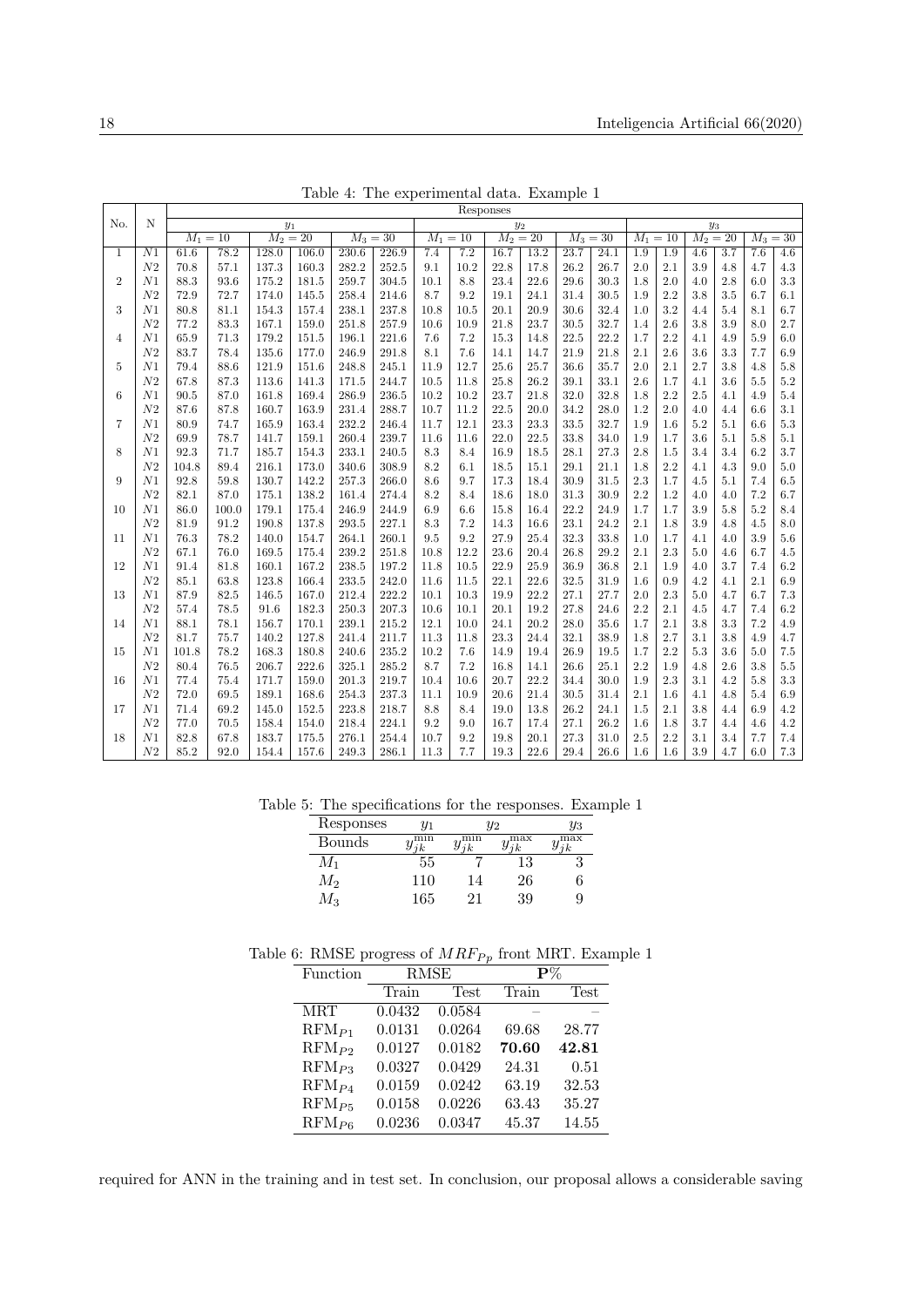<span id="page-10-1"></span>

<span id="page-10-2"></span><span id="page-10-0"></span>Figure 2: Compared the RMSE in the metric and the ANN

of computational resources.

<span id="page-10-3"></span>

| Table 7: Compared the RMSE in the MRF and ANN |             |          |        |  |  |  |  |  |  |  |
|-----------------------------------------------|-------------|----------|--------|--|--|--|--|--|--|--|
| Proposal                                      | Iteractions | RMSE     |        |  |  |  |  |  |  |  |
|                                               |             | Training | Test   |  |  |  |  |  |  |  |
| Chang $(2008)[14]$                            | 30000       | 0.0524   | 0.0601 |  |  |  |  |  |  |  |
| Chang $(2008)[15]$                            | 4500        | 0.0573   | 0.0595 |  |  |  |  |  |  |  |
| $RFM_{P2}$                                    | 1000        | 0.0127   | 0.0182 |  |  |  |  |  |  |  |

#### 4.2.2 Optimization phase

400 chromosomes are randomly generated, whose structure is made up of a total of 8 genes: 6 corresponds to the vector of control factors  $\mathbf{X} = \{x_1, x_2, x_3, x_4, x_5, x_6\}$ , 1 corresponds to the signal factor  $M = \{10, 20, 30\}$  and 1 corresponds to the noise factor  $Z = \{N_1, N_2\}$ . These chromosomes will be in a normalized scale in order to calculate their corresponding responses with our model  $MRF_{P2}$ . The objective of the present case is the simultaneous optimization of the response vector  $\mathbf{Y} = \{y_1, y_2, y_3\}$ under the quality characteristics DLTB, DNTB and DSTB correspondingly. Desirability functions (table [2\)](#page-5-2) and OPI (equation [\(6\)](#page-5-0)) are determined by the expression [\(9\)](#page-10-4), which represented the fitness function of the algorithm.

<span id="page-10-4"></span>
$$
OPT = \left\{ \exp \left[ -\exp \left( -\frac{1}{6} \sum_{j=1}^{3} \sum_{l=1}^{2} \frac{\hat{y}_{1jkl} - \hat{y}_{1j}^{\min}}{\hat{y}_{1j}^{\min}} \right) \right] \cdot \exp \left( -\frac{1}{6} \sum_{j=1}^{3} \sum_{l=1}^{2} \left| \frac{2\hat{y}_{2jkl} - (y_{2j}^{\max} + y_{2j}^{\min})}{y_{2j}^{\max} - y_{2j}^{\min}} \right| \right) \right\}
$$
  

$$
\exp \left[ -\left( 1 + \frac{1}{6} \sum_{j=1}^{3} \sum_{l=1}^{2} \frac{\hat{y}_{3jkl} + y_{3j}^{\max}}{y_{3j}^{\max}} \right) \right] \right\}^{\frac{1}{3}}
$$
(9)

Table [8](#page-10-5) shows the important values  $(I_{x_k}, k = 1, ..., 6)$  produced by  $MRF_{P2}$  and the weights assigned to the genes for crosses are calculated by equation [\(7\)](#page-5-1).

| Table 8: Measure of importance and weight of the genes by $MRF_{P2}$ . Example 1 |  |  |  |
|----------------------------------------------------------------------------------|--|--|--|
|----------------------------------------------------------------------------------|--|--|--|

<span id="page-10-5"></span>

| Gen      | $x_1$ | $x_2$                                             | $x_3$ | $x_{\scriptscriptstyle{A}}$ | $x_{5}$ | $x_{6}$ |
|----------|-------|---------------------------------------------------|-------|-----------------------------|---------|---------|
| $I_{xk}$ |       | $0.403$ $0.602$ $0.398$ $0.464$ $0.436$ $0.459$   |       |                             |         |         |
|          |       | Weight 0.146 <b>0.218</b> 0.144 0.168 0.158 0.166 |       |                             |         |         |

Note that  $x_2$  is the gen with greater value of importance which will later determine the function [\(10\)](#page-11-0) of the present case, this is show in [\(10\)](#page-11-0).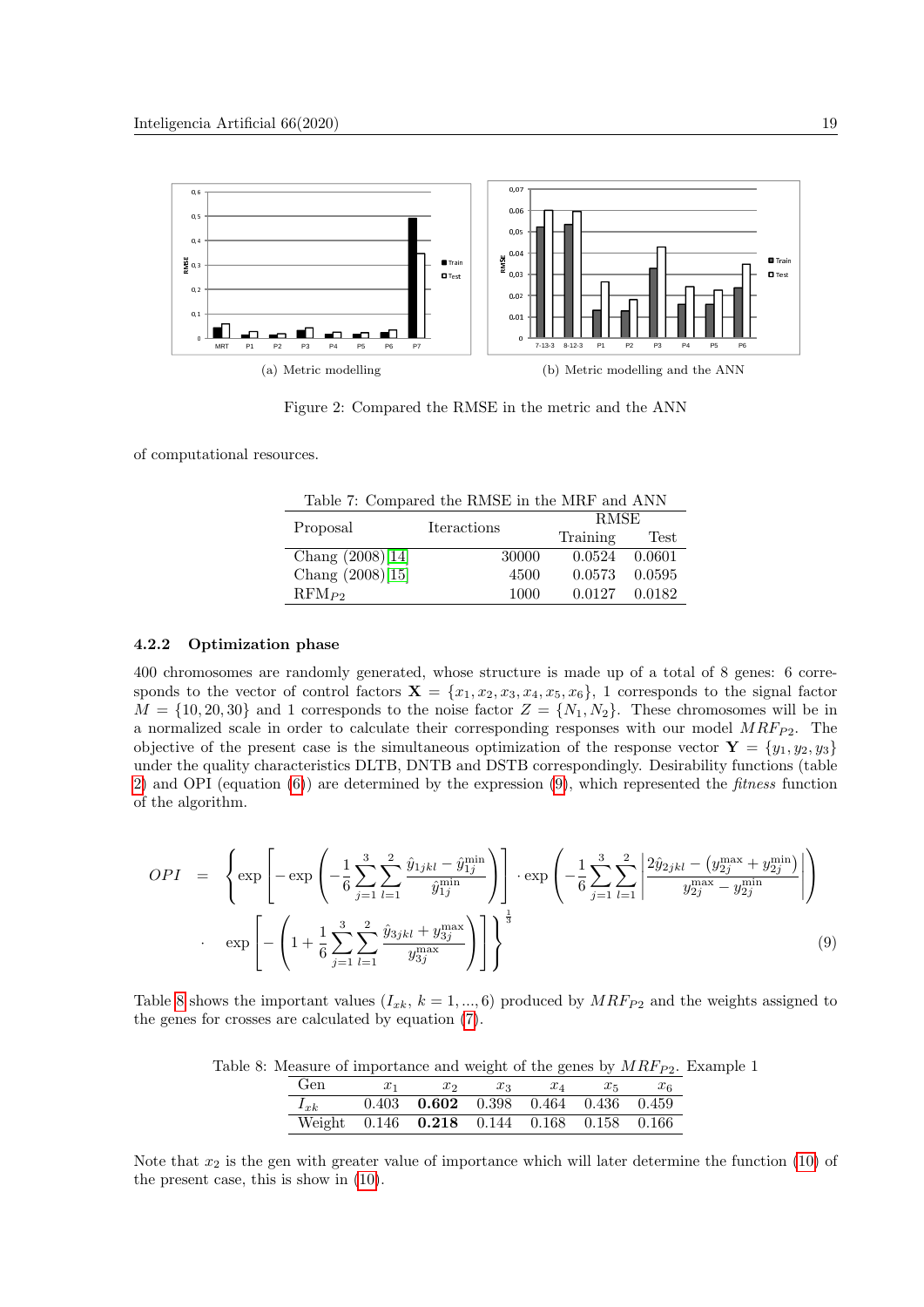<span id="page-11-0"></span>
$$
\hat{y}_{h_i} = \left| \frac{\hat{y}_{m_i} \left( x2_{p_i} - x2_{h_i} \right) - \hat{y}_{p_i} \left( x2_{m_i} - x2_{h_i} \right)}{x2_{p_i} - x2_{m_i}} \right| \tag{10}
$$

where  $\hat{y}_{m_i}$  y  $\hat{y}_{p_i}$  represent the la prediction of i-th mother and i-th father coming of  $MRF_{Pp}$ ;  $x_{p_i}, x_{m_i}$ and  $x2_{h_i}$  correspond of the gen value  $x_2$  of i-th father, i-th mother and i-th children.

We propose as a mutation scheme the 2\% and 5\% rates, allowing the same gene to be mutated repeatedly with 4 functions (table [3\)](#page-6-0). All this produces 16 algorithms that were processed for 15 generations. As all algorithms converge at the same OPI value after the first generation, then we have extracted this chromosome with the aim of avoiding a local optimum and thus to explore further the behaviour of the algorithms. So, 16 algorithms are processed again in 15 generations. Now all the algorithms found the optimum after the fifth generation. We have taken the results of the fifth generation of each algorithm and performed in respective analysis of variance (ANOVA), where the quadratic transformation of the OPI response was necessary to fulfil the assumptions of the ANOVA. table [9](#page-11-1) shows these result.

<span id="page-11-1"></span>Table 9: ANOVA for mutations functions. Example 1

| Main effects | SS        | Gl   | MS        | F     | P-value |
|--------------|-----------|------|-----------|-------|---------|
| A: Reemp     | 0,0359505 | 1    | 0,0359505 | 2,20  | 0,1378  |
| B: Rate      | 0,302677  | 1    | 0,302677  | 18,54 | 0,0000  |
| C: Type      | 0,861467  | 3    | 0,287156  | 17,59 | 0,0000  |
| Interactions |           |      |           |       |         |
| AB           | 1,44034   | 1    | 1,44034   | 88,23 | 0,0000  |
| AC           | 0,282535  | 3    | 0,0941782 | 5,77  | 0,0006  |
| BC           | 0,986153  | 3    | 0,328718  | 20,14 | 0,0000  |
| Error        | 101,46    | 6215 | 0,0163251 |       |         |
| Total        | 105,413   | 6227 |           |       |         |

Table [9](#page-11-1) shows high significance in the rate of mutation, type of mutation and their interactions. So, we used the Tukey HSD test at 95%. Figure [3](#page-11-2) shows such test for the interaction type and mutation rate, where the numbers 1, 2, 3, 4 represent the mutation functions  $m_1(q)$ ,  $m_2(q)$ ,  $m_3(q)$  y  $m_4(q)$  respectively. The maximum OPI observed is  $m_1(g)$  with 5%. Said scheme was adopted in the establishment of GA, in addition we have decided to allow mutation with replacement in order to expand the GA search.



<span id="page-11-2"></span>Figure 3: HSD Tukey for interactions Type-Rate

Chang[\[15\]](#page-15-13) shows in his work the result obtained in comparison with the 5 best combinations obtained in his previous work at 2006[\[14\]](#page-15-19), where the proposal is based in ANN. In the table [10](#page-12-0) we have decided to present these results and add ours to determine numerically the validity of our proposal. As well as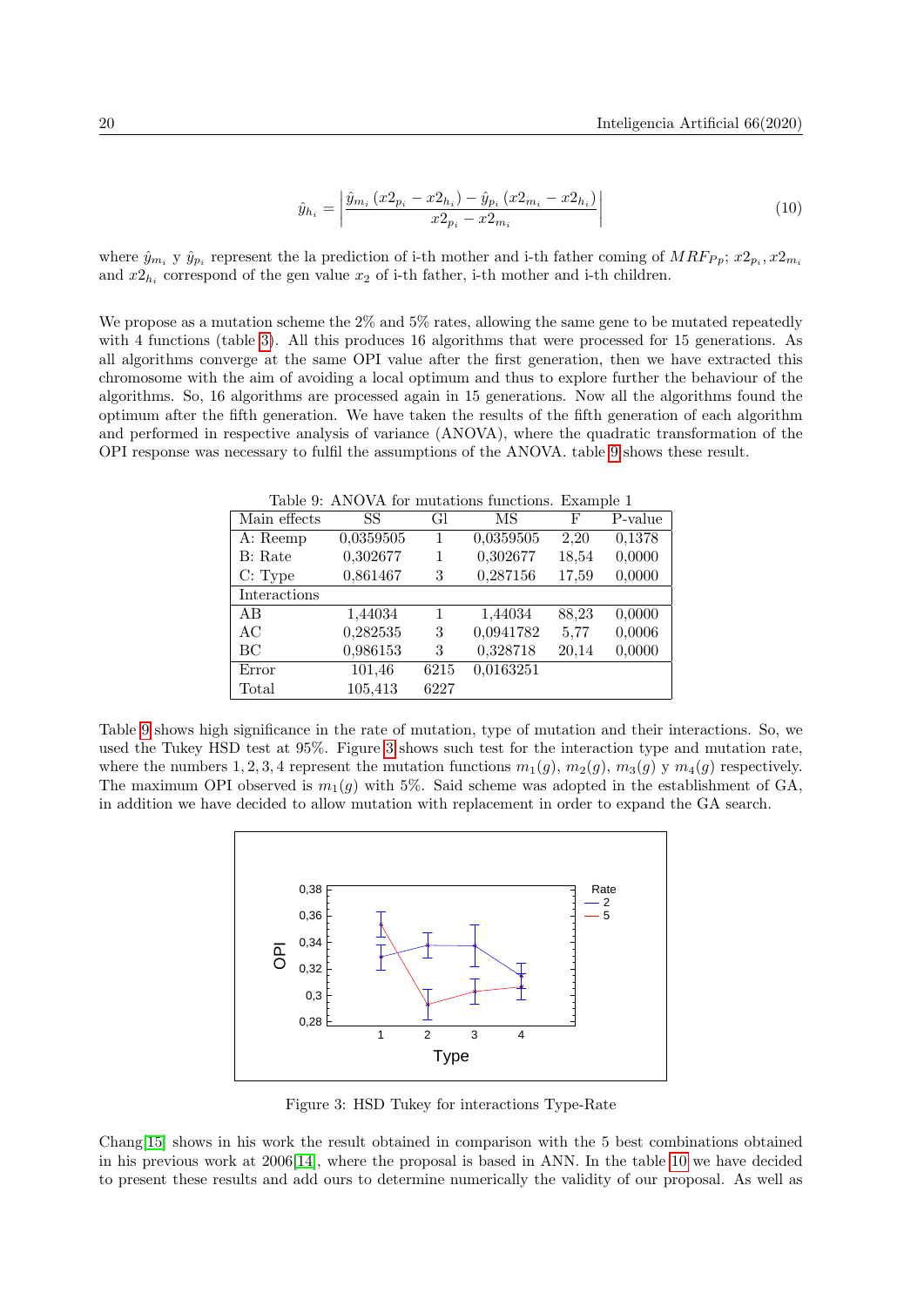the Chang [\[15\]](#page-15-13) proposal at 2008, we were able to explore intermediate values in the ranges of control factors, which in cases of real applications could mean material savings. We exceeded the OPI value in both works of Chang, which allows us to verify the efficiency of our proposal.

| Approach                    |                | Control factor values | <b>OPI</b> |       |       |       |          |
|-----------------------------|----------------|-----------------------|------------|-------|-------|-------|----------|
|                             | $x_1$          | x <sub>2</sub>        | $x_3$      | $x_4$ | $x_5$ | $x_6$ |          |
| Forest-Genetic              | 1.18           | 2.77                  | 2.60       | 1.64  | 1.53  | 1.33  | 0.673122 |
| Chang (2008)[15]            | 1.98           | 2.98                  | 1.06       | 2.44  | 2.96  | 1.06  | 0.668877 |
| Chang $(2006)\overline{14}$ |                | 3                     |            | 3     | 2     |       | 0.626443 |
|                             |                | 3                     |            | 2     |       |       | 0.617955 |
|                             | 2              | 3                     |            | 3     | 2     |       | 0.483897 |
|                             | $\overline{2}$ | 3                     |            | 2     |       |       | 0.482461 |
|                             | 3              | 3                     |            | 3     | 2     |       | 0.409331 |

<span id="page-12-0"></span>Table 10: The results of the implementation. Example 1

#### 4.3 Example 2

The data set are presented under an orthogonal matrix  $L_{18}$ , the control factor vector is defined as  $X = \{A, B, C, D, E, F\}$  and the signal factor is defined with the levels  $M_1 = 0.1, M_2 = 0.2$  y  $M_3 = 0.3$ . The experiment was conduced with 2 replicates. The data set are show in table [12](#page-12-1) and the specification values for the 3 responses in the table [11.](#page-12-2) In order to make the comparisons with the work presented by Chang at 2011[\[17\]](#page-15-7), the data set are randomly divided into two: the training set consisting of 92 observations and the test set with 16 observations.

Table 11: The specifications for the responses. Example 2

<span id="page-12-2"></span>

| Responses | $y_1$ | У2      |           | $y_3$        |
|-----------|-------|---------|-----------|--------------|
| Bounds    | mın   | mın     | max       | $_{\rm max}$ |
|           | t.8   | $0.6\,$ | $\cdot$ 4 |              |
| M2        | 9.6   | 1.2     | 2.8       | 56           |
| Mз        | 44    | .6      | 19        |              |

<span id="page-12-1"></span>

|  | Table 12: Experimental data. Example 2 |  |  |  |
|--|----------------------------------------|--|--|--|
|--|----------------------------------------|--|--|--|

|                |             | Responses |             |       |             |       |             |      |             |       |             |      |             |       |             |       |             |       |
|----------------|-------------|-----------|-------------|-------|-------------|-------|-------------|------|-------------|-------|-------------|------|-------------|-------|-------------|-------|-------------|-------|
| No.            | $y_1$       |           |             |       | $y_2$       |       |             |      |             | $y_3$ |             |      |             |       |             |       |             |       |
|                | $M_1 = 0.1$ |           | $M_2 = 0.2$ |       | $M_3 = 0.3$ |       | $M_1 = 0.1$ |      | $M_2 = 0.2$ |       | $M_3 = 0.3$ |      | $M_1 = 0.1$ |       | $M_2 = 0.2$ |       | $M_3 = 0.3$ |       |
| 1              | 7.80        | 8.13      | 14.22       | 14.92 | 25.96       | 28.84 | 0.98        | 1.09 | 1.63        | 1.42  | 2.79        | 5.53 | 15.00       | 16.53 | 32.24       | 41.81 | 48.25       | 83.92 |
| $\overline{2}$ | 8.63        | 7.53      | 17.01       | 16.52 | 27.13       | 31.76 | 1.02        | 1.05 | 2.22        | 1.73  | 3.14        | 3.44 | 16.00       | 16.30 | 42.92       | 29.17 | 57.08       | 41.51 |
| 3              | 8.12        | 7.28      | 16.65       | 15.84 | 25.98       | 26.05 | 1.05        | 0.94 | 2.17        | 2.15  | 2.90        | 2.92 | 23.00       | 23.29 | 40.63       | 48.37 | 34.52       | 57.33 |
| 4              | 8.18        | 8.07      | 18.29       | 15.92 | 25.34       | 20.76 | 0.68        | 0.72 | 1.46        | 1.50  | 2.19        | 2.26 | 25.00       | 15.98 | 37.74       | 41.75 | 59.79       | 47.14 |
| 5              | 7.04        | 7.58      | 13.11       | 16.53 | 27.66       | 22.89 | 1.14        | 1.23 | 2.64        | 2.27  | 3.44        | 3.98 | 18.00       | 14.40 | 23.80       | 44.36 | 41.62       | 43.45 |
| 6              | 8.32        | 9.79      | 16.80       | 14.74 | 26.55       | 26.82 | 1.00        | 0.96 | 2.49        | 1.97  | 3.36        | 2.95 | 26.00       | 10.28 | 40.45       | 30.69 | 23.84       | 67.64 |
|                | 8.02        | 8.30      | 14.46       | 15.42 | 25.74       | 23.10 | 1.22        | 1.20 | 2.29        | 2.39  | 3.18        | 3.29 | 28.00       | 19.68 | 40.57       | 50.66 | 61.05       | 72.99 |
| 8              | 6.36        | 8.24      | 18.23       | 17.48 | 20.24       | 28.28 | 0.73        | 0.86 | 1.43        | 2.13  | 2.11        | 2.18 | 12.00       | 26.70 | 31.01       | 32.74 | 82.76       | 66.55 |
| 9              | 5.93        | 8.65      | 16.51       | 13.43 | 22.36       | 19.92 | 1.12        | 0.91 | 1.92        | 1.77  | 2.52        | 2.98 | 17.00       | 19.78 | 49.92       | 28.39 | 56.18       | 52.64 |
| 10             | 8.56        | 8.88      | 17.57       | 19.17 | 25.73       | 23.20 | 0.80        | 0.75 | 1.45        | 1.62  | 2.36        | 2.40 | 21.00       | 28.16 | 39.08       | 47.59 | 71.62       | 83.71 |
| 11             | 7.61        | 9.85      | 17.34       | 16.31 | 27.06       | 28.60 | 0.92        | 1.23 | 2.55        | 2.54  | 3.95        | 3.47 | 20.00       | 16.24 | 43.19       | 28.68 | 60.13       | 70.66 |
| 12             | 7.88        | 8.07      | 16.89       | 12.55 | 22.98       | 24.26 | 1.08        | 1.05 | 2.28        | 2.22  | 3.32        | 3.23 | 18.00       | 11.38 | 46.14       | 22.51 | 66.97       | 65.73 |
| 13             | 8.73        | 6.82      | 18.22       | 15.64 | 25.64       | 20.26 | 0.95        | 0.99 | 2.00        | 2.00  | 2.94        | 2.93 | 26.00       | 22.32 | 64.67       | 40.40 | 94.98       | 58.26 |
| 14             | 7.97        | 9.72      | 16.72       | 11.98 | 23.27       | 23.10 | 1.17        | 1.14 | 1.95        | 2.35  | 3.91        | 3.58 | 16.00       | 23.16 | 24.82       | 44.13 | 51.38       | 63.52 |
| 15             | 9.16        | 8.77      | 16.72       | 15.86 | 24.97       | 30.30 | 0.85        | 0.79 | 1.42        | 1.75  | 2.33        | 2.34 | 14.00       | 12.88 | 40.57       | 33.27 | 33.99       | 60.82 |
| 16             | 9.32        | 8.71      | 14.86       | 15.67 | 21.87       | 28.43 | 1.05        | 1.10 | 2.01        | 2.26  | 3.29        | 3.02 | 22.00       | 15.90 | 51.58       | 43.90 | 75.55       | 86.55 |
| 17             | 8.32        | 6.91      | 16.03       | 14.10 | 22.70       | 18.87 | 0.80        | 0.85 | 2.07        | 1.99  | 2.71        | 2.46 | 23.00       | 20.34 | 42.91       | 32.95 | 36.92       | 64.79 |
| 18             | 8.71        | 6.37      | 14.87       | 18.74 | 31.61       | 22.69 | 1.14        | 0.98 | 1.92        | 1.58  | 3.57        | 2.97 | 19.00       | 12.43 | 37.70       | 38.89 | 69.16       | 55.98 |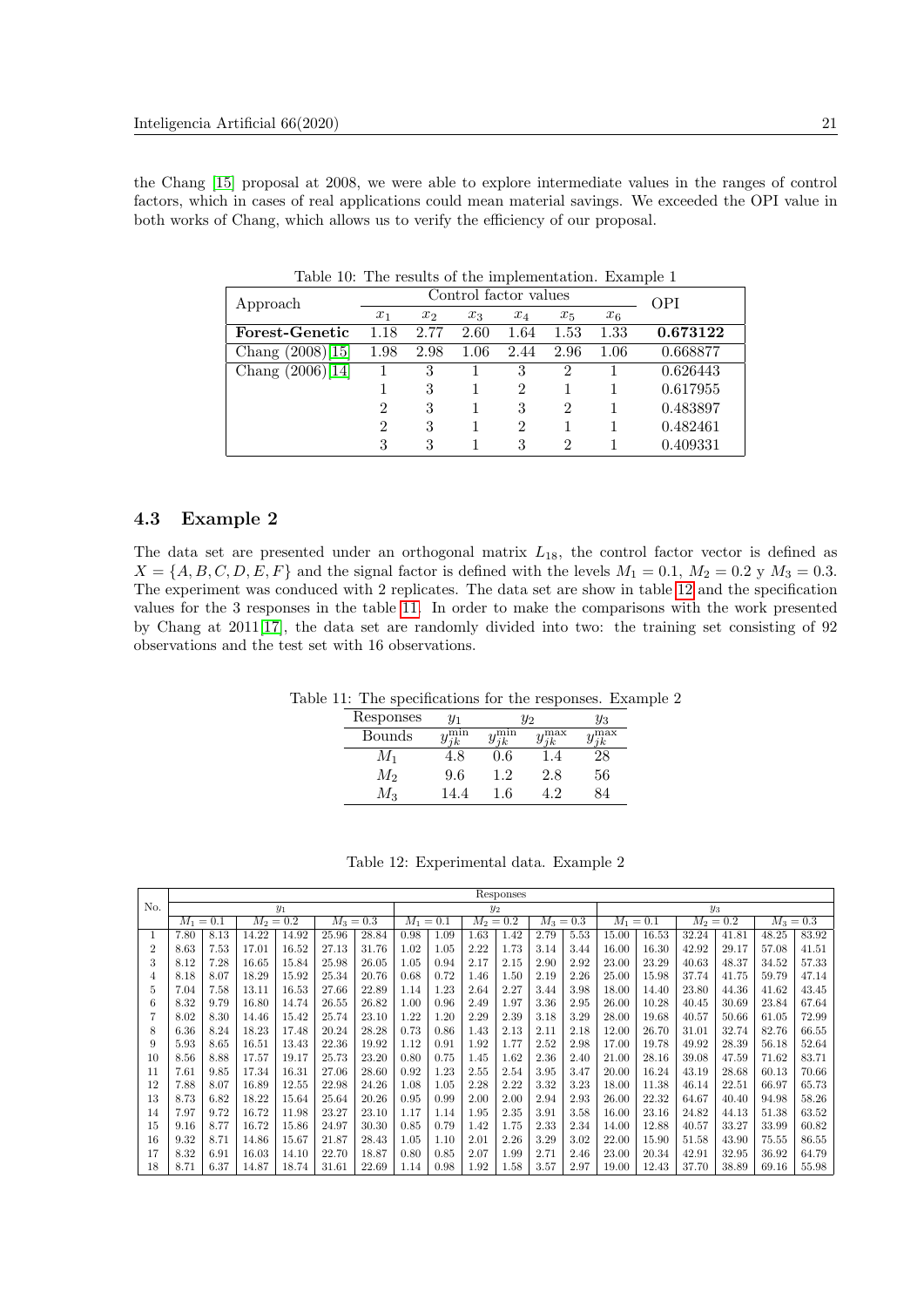#### 4.3.1 Normalization and modeling phase

The present case study adopts the results obtained in case 1, i.e., we performed the numerical analysis considering the metric  $P_2$  in table [1,](#page-4-1) the normalization function  $f_2$  and the parameter control defined in 4.0.1 subsection.

Table [13](#page-13-0) compared the RMSE obtained of  $MRF_{P2}$  with the best result presented by Chang at 2011[\[17\]](#page-15-7) based on ANN. Note that the differences between the RMSE for the training sets are not very large, but in the test sets the differences are large. Our algorithm present less discrepancies between the RMSE of the training and test sets compared to the results of Chang[\[17\]](#page-15-7) on this sets, which translates as a good performance and statistical robustness. Finally, our yields were obtained with only 1000 interactions in contrast to the 10000 required iterations in ANNs interactions, which gives us a clear advantage in terms of the use of computational resources.

<span id="page-13-0"></span>Table 13: Compared the RMSE in the MRF and ANN

| Approach           | Iterations | <b>RMSE</b> |             |  |  |  |
|--------------------|------------|-------------|-------------|--|--|--|
|                    |            | Train       | <b>Test</b> |  |  |  |
| Chang $(2011)[17]$ | 10000      | 0.0479      | 0.0776      |  |  |  |
| $RFM_{P2}$         | 1000       | 0.0347      | 0.0346      |  |  |  |

#### 4.3.2 Optimization phase

200 chromosomes are generated randomly, whose structure is formed by 7 genes, 6 genes correspond to the vector of control factors  $\mathbf{X} = \{A, B, C, D, E, F\}$  and 1 gen correspond to the signal factor  $M = \{0.1,$ 0.2, 0.3}. These chromosomes will be on a normalized scale in order to calculate their corresponding responses with our predictive model  $MRF_{P2}$ . The objective of the present case study is the simultaneous optimization of the response vector  $\mathbf{Y} = \{y_1, y_2, y_3\}$  under the quality characteristic DLTB, DNTB and DSTB respectively. The desirability functions and measure OPI are determinate by equation [\(11\)](#page-13-1) and represent the fitness function of the algorithm.

<span id="page-13-1"></span>
$$
OPT = \left\{ \exp \left[ -\exp \left( -\frac{1}{3} \sum_{j=1}^{3} \frac{\hat{y}_{1jk} - \hat{y}_{1j}^{\min}}{\hat{y}_{1j}^{\min}} \right) \right] \cdot \exp \left( -\frac{1}{3} \sum_{j=1}^{3} \left| \frac{2\hat{y}_{2jk} - (y_{2j}^{\max} + y_{2j}^{\min})}{y_{2j}^{\max} - y_{2j}^{\min}} \right| \right) \right\}
$$
  

$$
\exp \left[ -\left( 1 + \frac{1}{3} \sum_{j=1}^{3} \frac{\hat{y}_{3jk} + y_{3j}^{\max}}{y_{3j}^{\max}} \right) \right] \right\}^{\frac{1}{3}}
$$
(11)

Note that, the difference between equations [\(9\)](#page-10-4) and [\(11\)](#page-13-1) is that the present case study has no noise factor, then a summation is suppressed.

Table [14](#page-13-2) shows the measure of importance from the algorithm  $MRF_{P2}$  adjusted to the present case study. B is observed as the most important gene and therefore with greater weight, so the prediction of new chromosomes is established as shown in equation [\(12\)](#page-13-3).

Table 14: Measure of importance and weight of the genes by  $MRF_{P2}$ . Example 2

<span id="page-13-2"></span>

| Gen      |       |                     |       |       |       |       |  |
|----------|-------|---------------------|-------|-------|-------|-------|--|
| $1_{xk}$ | 0.006 | 0.011               | 0.008 | 0.009 | 0.006 | 0.009 |  |
| Weight   | 0.013 | $\vert 0.024 \vert$ | 0.017 | 0.020 | 0.013 | 0.011 |  |

<span id="page-13-3"></span>
$$
\hat{y}_{h_i} = \left| \frac{\hat{y}_{m_i} \left( B_{p_i} - B_{h_i} \right) - \hat{y}_{p_i} \left( B_{m_i} - B_{h_i} \right)}{B_{p_i} - B_{m_i}} \right| \tag{12}
$$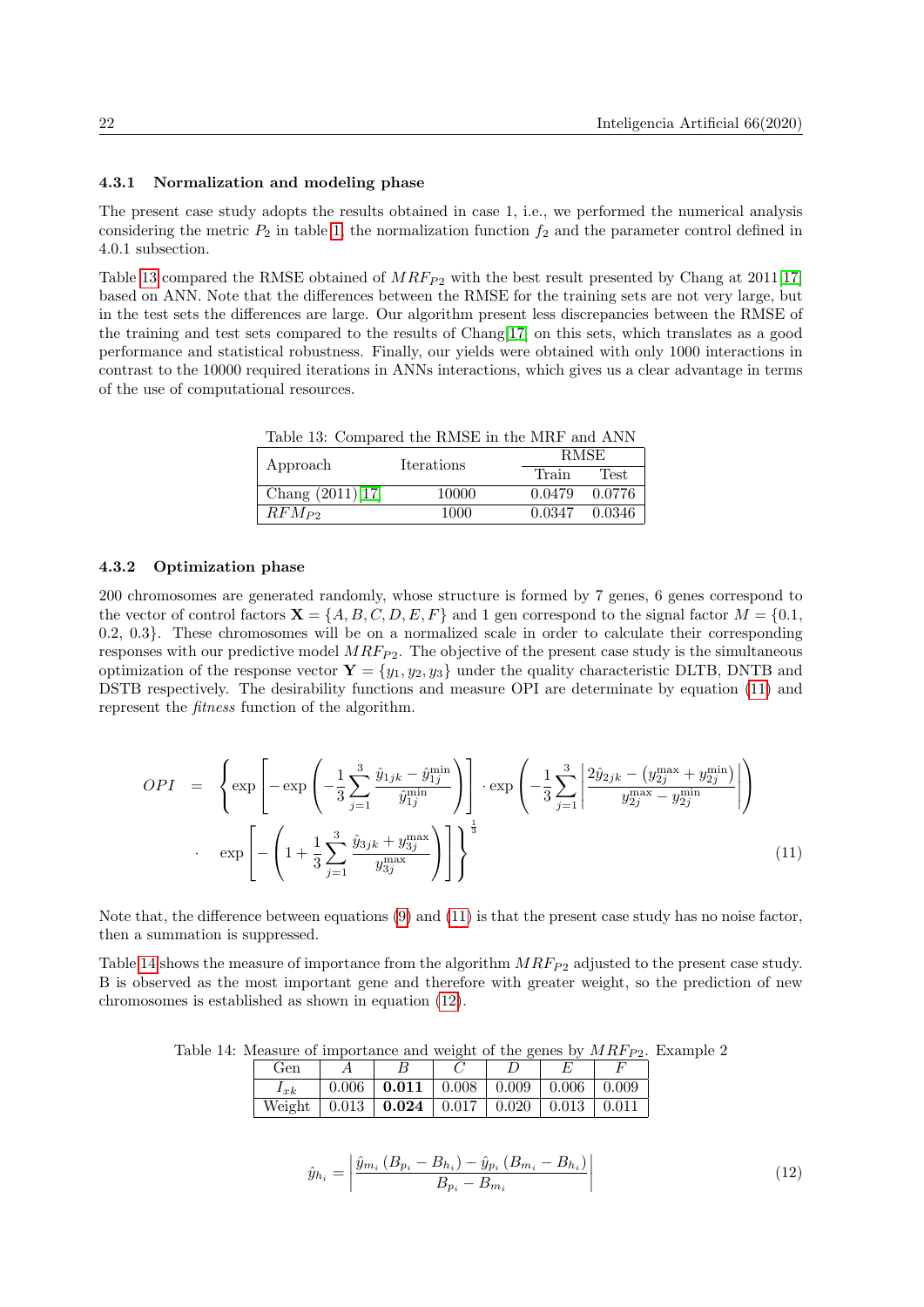where  $\hat{y}_{m_i}$  and  $\hat{y}_{p_i}$  represent the prediction of the i-th mother and the i-th father from the  $RFM_{P2}$ .  $B_{p_i}, B_{m_i}$  and  $B_{h_i}$  correspond to the values for the gene B of i-th father, i-th mother and i-th children.

In consideration of the good results obtained in our pilot test, the mutation function  $m(1)$  is used (table [3\)](#page-6-0)with the 5% rate and the replacement in mutation of the gene is allowed.

Chang[\[17\]](#page-15-7) present the optimum OPI found through his optimization proposal in contrast to the maximum OPI found exclusively with the PMs functions under the 18 combinations established in the matrix  $L_{18}$ . They highlight the advantages of their proposal regarding the maximization of the OPI value and the possibility of finding continuous values for the range of the control factors. Forest-Genetic adopts the virtues of our MRF, resulting in a broader heuristic search (within and outside the established ranges) with a special emphasis on the most important design at control factors, producing in this way an improvement in the maximum value OPI. All this is show in the table [15.](#page-14-2)

| Method                |          | Combination of parameter | OPI  |      |     |          |           |
|-----------------------|----------|--------------------------|------|------|-----|----------|-----------|
|                       |          |                          |      |      |     |          |           |
| <b>Forest-Genetic</b> | $1.66\,$ | 3.06                     | 2.42 | 2.21 | .48 | 2.86     | 0.8840978 |
| Chang $(2011)[17]$    | .85      | 2.99                     | 2.97 | L.OO | .86 | $1.00\,$ | 0.753553  |
| OPI through PMs       |          |                          | ച    |      |     |          | 0.745636  |

<span id="page-14-2"></span>Table 15: The results of the implementation. Example 2

The table above shows the OPI values found and their combinations in the vector  $X$ ; note that between others proposal and ours, the biggest differences are found in the OPI values and the levels at factors D and F (D and F are the factors with greater weight in MRF according to the table [14\)](#page-13-2).

# 5 Conclusions

Forest-Genetic has been schematic under the premises of statistical robustness and consumption of computational resources. The use of normalization functions and RMSE as a statistic test allowed us to minimize the variability present in the established models, we could also save computational resources by minimizing the number of iterations necessary in the modelling and optimization phases. The main virtues of the methods are summarized as follows.

- Forest-Genetic doesn't suppose to have independence between factors, nor linearity of the factors with the answers, therefore it is perfectly adjustable to cases with non-linear relations and presence of correlations between factors
- Forest-Genetic was designed considering noise and signal factors, so it can be adjusted in cases of absences or presence of such factors
- Forest-Genetic perfectly adjusts to continuous case and discrete case parameters, extending its real application
- The modelling phase of Forest-Genetic is based on RF which minimizes the risk of model overloading
- Forest-Genetic allows the mutation scheme to be optimized
- The crossover scheme designed in the optimization phase allows Forest-Genetic the most efficient direction in the search hyperplanes.

# References

- <span id="page-14-0"></span>[1] H. Allende, D. Bravo, and E. Canessa. Robust design in multi multivariate systems using genetic algorithms. Qual Quant, 44:315–332, 2010.
- <span id="page-14-1"></span>[2] J Antony. Simultaneous optimization of multiple quality characteristics in manufacturing processes using taguchi's quality loss function. Int. Adv. Manuf. Technol, 17(2):134–138, 2012.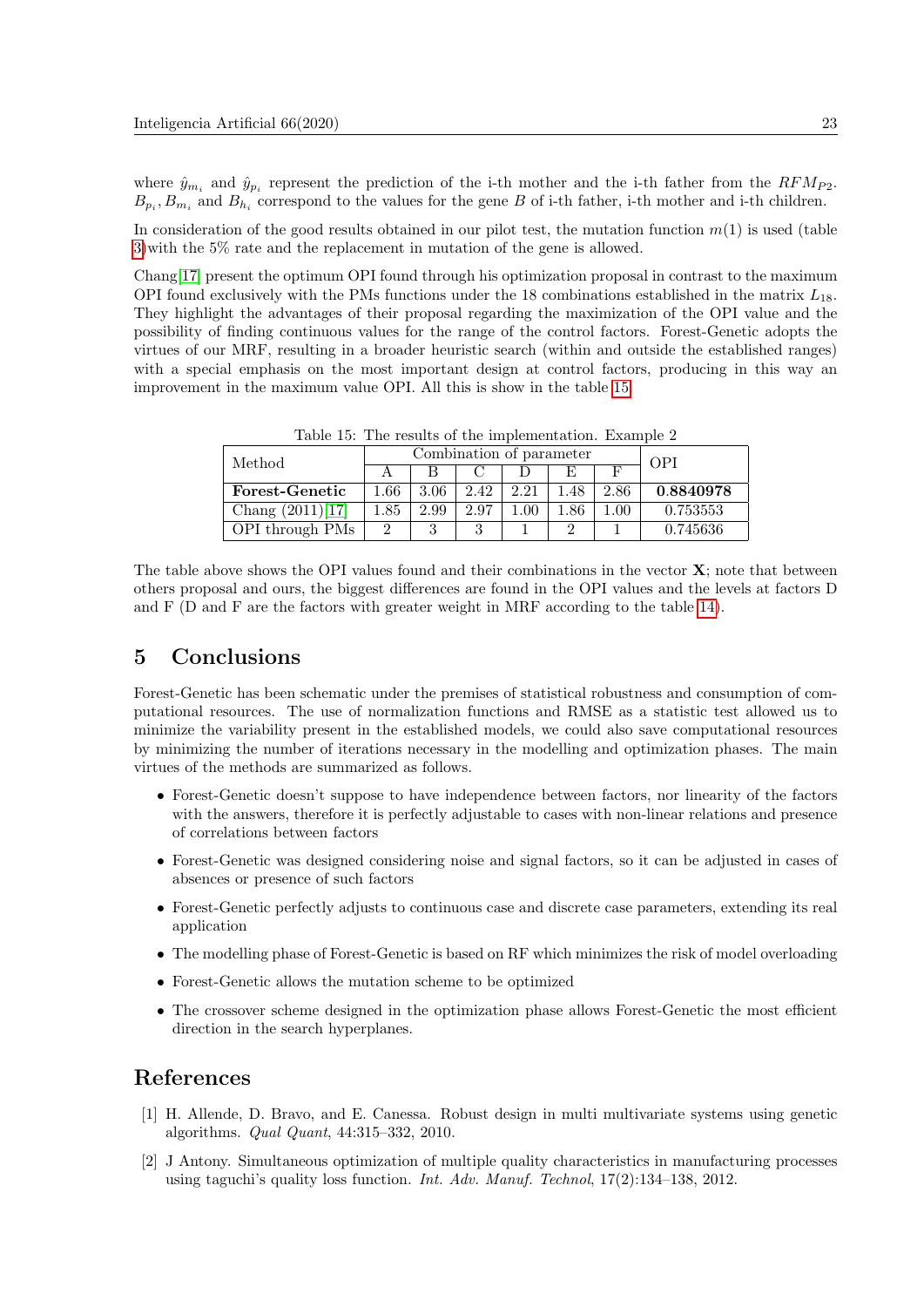- <span id="page-15-17"></span>[3] L. Breiman. Random forest. Machine Learning, 45(1):5–32, 2001.
- <span id="page-15-5"></span>[4] Hsu C-M, Su C\*T, and D. Liao. Simultaneous optimisation of the broadband tap coupler optical performance based on neural networks and exponential desirability functions. Int. Adv Manuf Technol, 23:896–902, 2004.
- <span id="page-15-0"></span>[5] E. Canessa, G. Bielenberg, and E. Allende. Robust design in multi objetive systems using taguchi's prameter design approach and pareto genetic algorithm. Rev. Fac. Ing. Univ. Antioquia, (72):73–85, 2014.
- <span id="page-15-14"></span>[6] Su Chao-Ton and Chang Hsu-Hwa. Optimization of parameter design: An intelligent approach using neural network and simulated annealing. International Journal of Systems Science, 312(12):1543– 1549, 2000.
- <span id="page-15-12"></span>[7] Su Chao-Ton, Chen Mu-Chen, and Chan Hsiao-Ling. Applying neural network and scatter search to optimize parameter design with dynamic characteristics. Journal of the Operational Research Society, 56(10):1132–1140, 2005.
- <span id="page-15-15"></span>[8] Glenn De'ath. Multivariate regression tree: a new technique for modelingspecies-environment relationships. Ecology, 83(4):1105–1117, 2002.
- <span id="page-15-2"></span>[9] E Del Castillo, D Montgomery, and D McCarville. Modified desirability functions for multiple response optimization. Journal of Quality Technology, 28(3):337–345, 1996.
- <span id="page-15-16"></span>[10] A. Dine, D. Larocque, and F Bellavance. Multivariate trees for mixed outcomes. Computational statistics and data analysis, 53(11):3795–3804, 2009.
- <span id="page-15-3"></span>[11] E. Harrington. The desirability function. Industrial Quality Control, 21(10):494–498, 1965.
- <span id="page-15-9"></span>[12] Shang Hsu, Feng-Liang Lee, and Muh-Cherng Wu. An integrated approach to achieving optimal design of computer games. Expert Syst. Appl., 31(1):145–149, 2006.
- <span id="page-15-10"></span>[13] Shang Hsu, Feng-Liang Lee, and Muh-Cherng Wu. An integrated approach to achieving optimal design of computer games. Expert Syst. Appl., 31:145–149, 2006.
- <span id="page-15-19"></span>[14] Chang Hsu-Hwa. Dynamic multi-response experiments by backpropagation networks and desirability functions. Journal of the Chinese Institute of Industrial Engineers, 23(4):280–288, 2006.
- <span id="page-15-13"></span>[15] Chang Hsu-Hwa. A data mining approach to dynamic multiple responses in taguchi experimental design. Expert System with Applications, 35(3):1095–1103, 2008.
- <span id="page-15-8"></span>[16] Chang Hsu-Hwa and Chen Yan-Kwang. Neuro-genetic approach to optimize parameter design of dynamic multiresponse experiments. Applied Soft Compunting, 11(1):436–422, 2001.
- <span id="page-15-7"></span>[17] Chang Hsu-Hwa and Chen Yan-Kwang. Neuro-genetic approach to optimize parameter design of dynamic multiresponse experiments. Applied Soft Computing, 11:436–442, 2011.
- <span id="page-15-4"></span>[18] K. Kim, K. Dennis, and Lin J. Simultaneous optimization of mechanical properties of steel by maximizing exponential desirability functions. Journal of the Royal Statistical Society. Series C (Applied Statistics), 49(3):311–325, 2000.
- <span id="page-15-18"></span>[19] Hsieh Kun-Lin, Tong Lee-Ing, Chiu Hung-Pin, and Hsin-Ya Yeh. Optimization of a multi-response problem in taguchi's dynamic system. Computers Industrial Engineering, 49(4):556 – 571, 2005.
- <span id="page-15-11"></span>[20] Huang M-L and Hung Y. H. Combining radial basis function neural network and genetic algorithm to improve hdd driver ic chip scale package assembly yield. Expert Syst. Appl., 34:588–595, 2008.
- <span id="page-15-1"></span>[21] S Maghsoodloo, G Ozdemir, V Jordan, and Ch Huang. Strengths and limitations of taguchi's contributions to quality, manufacturing and process engineering. Journal of manufacturing systems, 23(2):73–126, 2004.
- <span id="page-15-6"></span>[22] Koksoy Onur. A nonlinear programing solution to robust multi-response quality problem. Applied Mathematics and Computation, 196(2):603–612, 2008.